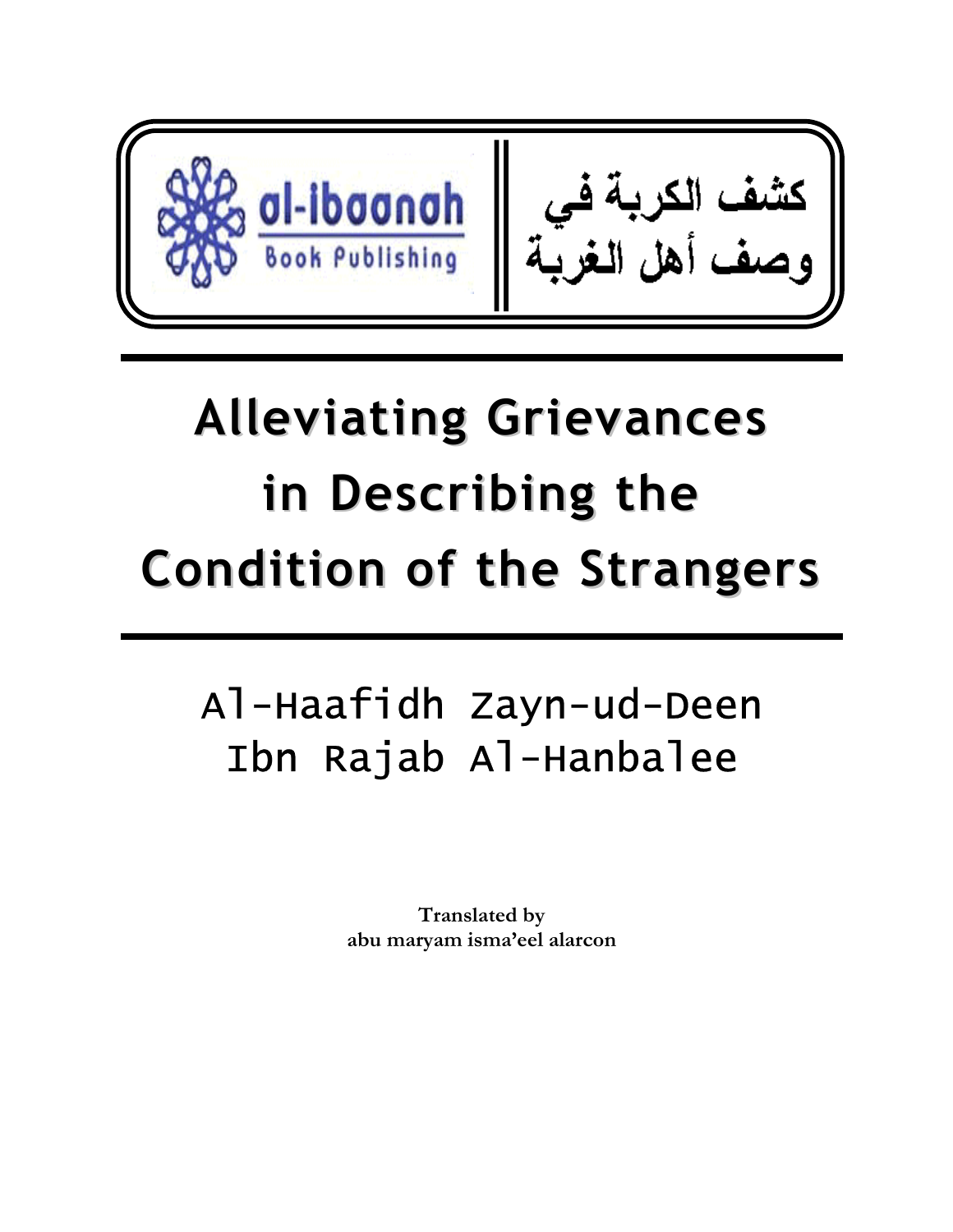**al-ibaanah e-books** 

### **© Copyright Al-Ibaanah Book Publishing, USA Published On-Line for Free Distribution**

#### **First Edition: October 2004**

**About the Book:** This book is a translation of a short treatise entitled "*Kashf-ul-Kurbah fee wasfi Haali Ahlil-Ghurbah*" **[Alleviating Grievances in Describing the Condition of the Strangers**] written by the great Imaam, Al-Haafidh Zayn-ud-Deen Ibn Rajab Al-Hanbalee, may Allaah have mercy on him.

In this treatise, Ibn Rajab discusses the topic of the "Strangers", listing the many ahaadeeth of the Prophet  $\frac{1}{20}$  reported about them. They are given this name because they will be strange during the Last Days, due to their adherence to the Sunnah and to the Way of the first Muslims, the Salaf As-Saalih. So just as those who first accepted Islaam at the hands of Muhammad were considered strangers to their families and close ones, then indeed, those who adhere to the Sunnah in the last Days, when innovations and misguidance are rampant and widespread, will also be considered strangers to their families and close ones, not to mention the disbelievers.

It must be noted that Ibn Rajab uses several weak ahaadeeth in this treatise, which have been pointed out. Also, towards the end of his treatise, he begins to divert from the topic by going deep into the issue of inner strangeness, sometimes focusing on aspects that have no basis in Islaam, such as talk about *wajd*, *khulwah* and so on. These were Sufi concepts that were prevalent during his time. Consequently, the last pages of the treatise, which included several quotes and lines of poetry, were left out from this translation. However, the omission of this last part of the book does not detract from the overall meaning and intended theme of the treatise, and Allaah knows best. For the most part, the treatise is of great importance and is often referenced by the scholars, and that is what we hope to convey to the readers. All footnotes were added by the translator based on research and the use of several sources. We ask Allaah to accept this work as a sincere act and that He place it in our scale of good deeds on the Day of Judgement. And we ask that He benefit all the Muslims generally with it

A Publication of **Al-Ibaanah E-Books**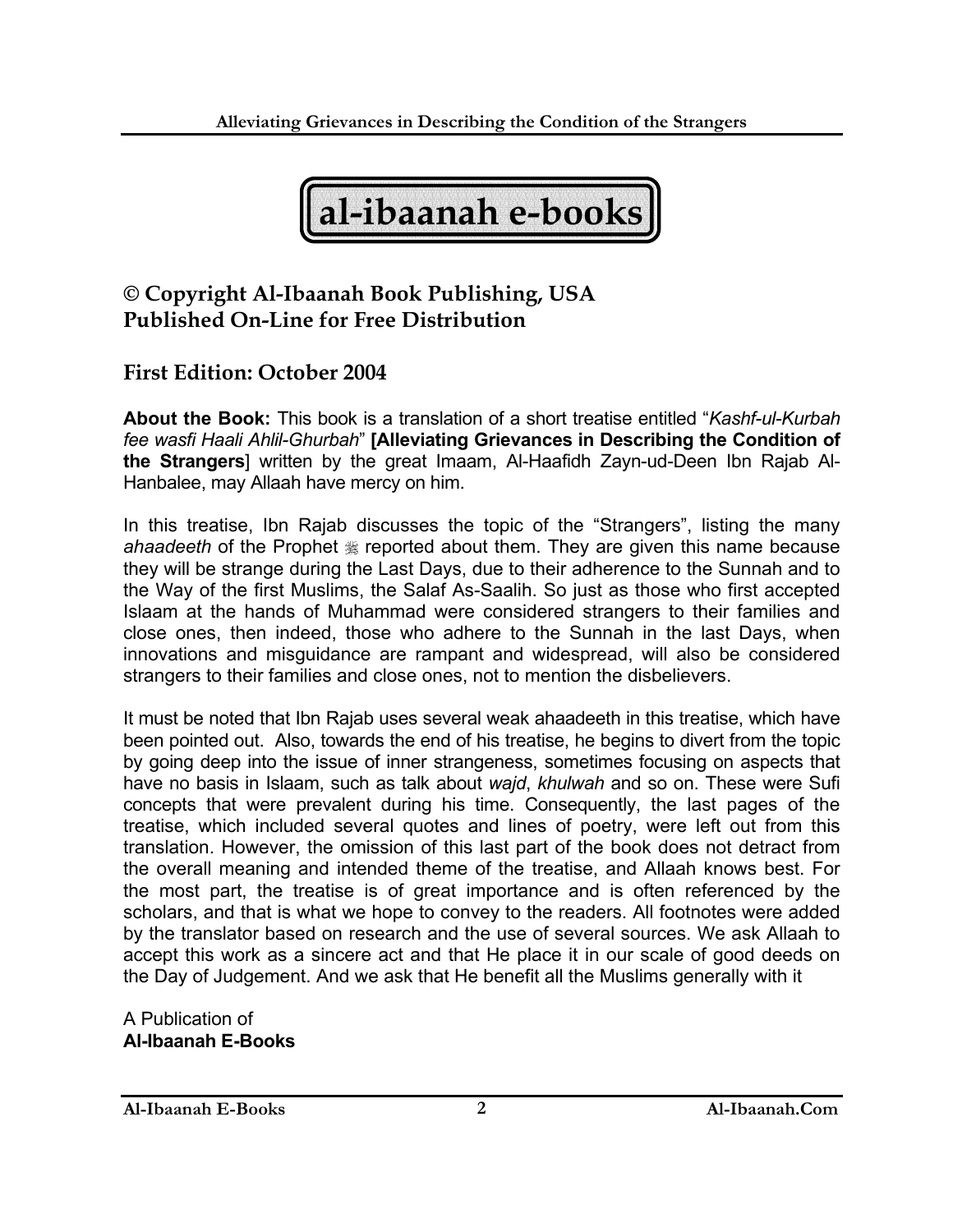## **TABLE OF CONTENTS**

| 2. The Strangeness of the Sunnah and Its Adherents 10       |    |
|-------------------------------------------------------------|----|
| 3. The Strangeness of the Believers during the Last Days 12 |    |
| 4. Clinging onto the Sunnah during Times of Affliction 14   |    |
| 5. The Hadeeth of Imaam 'Alee concerning Knowledge          | 15 |
| 6. Categories of the Bearers of Knowledge 17                |    |
|                                                             |    |
| 8. Types of Believers according to their Strangeness 22     |    |
|                                                             |    |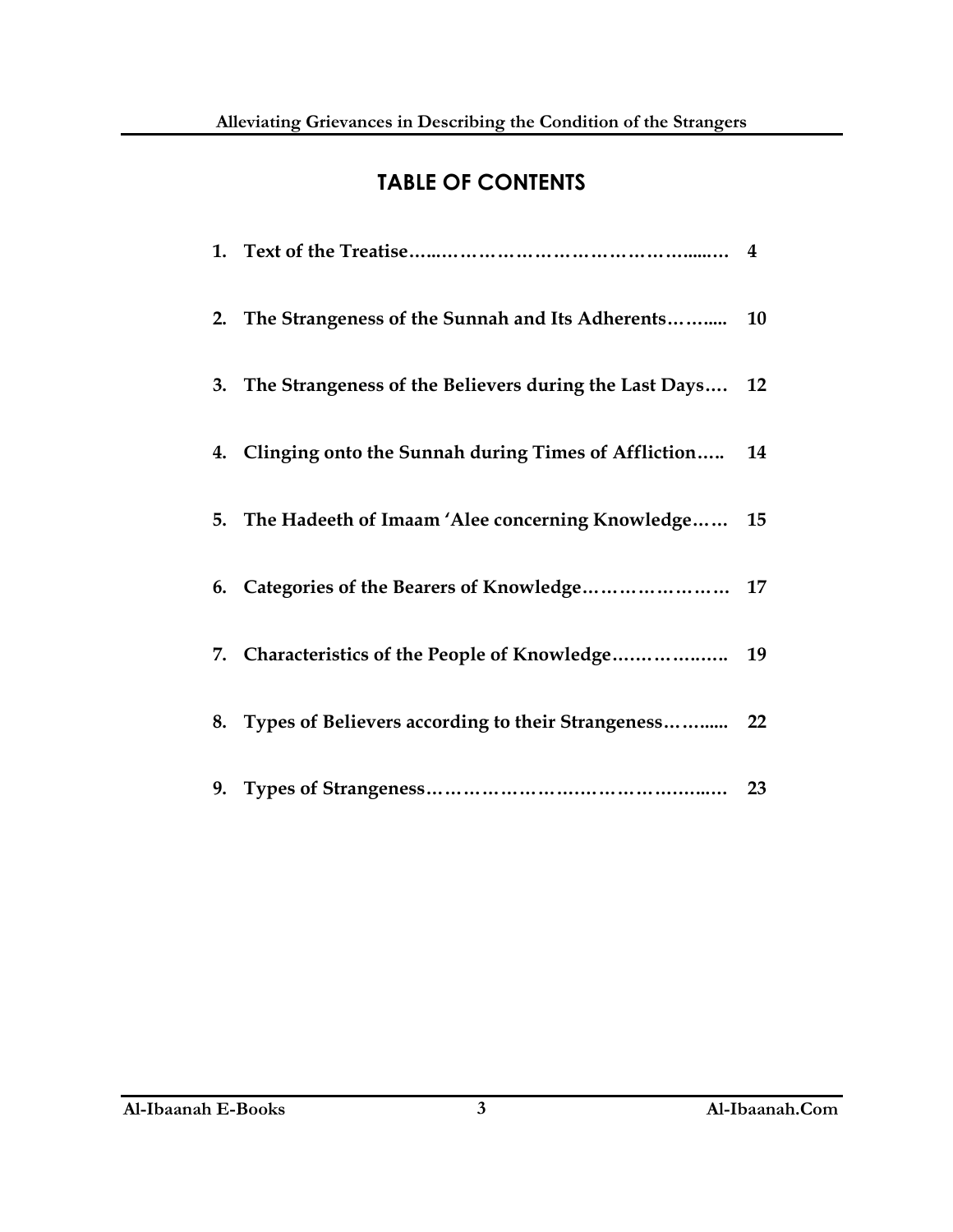# **THE TREATISE**

All praise is for Allaah with much praises and blessings, as our Lord loves and is pleased with and as is required for attaining the honor of His most Sublime Face.<sup>1</sup> And may the peace and blessings of Allaah be upon our teacher Muhammad  $\frac{1}{26}$  his family and his Companions.

Imaam Muslim reported in his *Saheeh* from the hadeeth of Abu Hurairah that the Prophet  $*$  said: "**Islaam began as something strange and it will return to being strange as it began. So** *Toobaa* <sup>2</sup> **is for the strangers.**" 3

Imaam Ahmad and Ibn Maajah have also reported this hadeeth on the authority of Ibn Mas'ood  $\triangleq$  with the addition at the end of it: "It was said: 'O Messenger of Allaah, and who are the strangers?' He  $\equiv$  said: 'The *Nuzaa'* (those who extract themselves) **from their families and close relatives.'"** <sup>4</sup>

Abu Bakr Al-Aajuree also transmitted it, and in his report there occurs: **"It was said:**  'Who are they, O Messenger of Allaah?' He  $*$  said: 'Those who rectify **(themselves/others) when the people have become corrupt.'"** <sup>5</sup>

 $\overline{a}$ <sup>1</sup> What is meant here is the attainment of Paradise in which the people who are granted it will be able to see the Face of Allaah, as has been stated in various texts of the Qur'aan and the Sunnah.

<sup>2</sup> It is said that *Toobaa* means something good. Allaah mentions this word in Surah Ar-Ra'ad of His Final Revelation: **"Those who believe and do righteous deeds,** *Toobaa* **is for them and a pleasant destination."** According to Ibn Katheer's *Tafseer* (Abridged 1/281), Ibraaheem An-Nakha'ee (*rahimahullaah*), the great Taabi'ee, said it means "good is for them." Qataadah said: "When a man says '*Toobaa* for you' it means you have attained something good. 'Ikrimah and Mujaahid said that *Toobaa* means Paradise. And it is also said that *Toobaa* refers to a tree in Paradise which the Prophet spoke of when he said: **"Verily, there is a tree in Paradise under the shadow of which a rider can travel for a hundred years without being able to cover (its distance) completely."** [*Saheeh Muslim*] This is what seems to be indicated in the above hadeeth, due to another narration reported on the Prophet, in which he said: **"***Toobaa* **is a tree in Paradise. Its (shade's) distance (in traveling) is one hundred years. And the garments of the inhabitants of Paradise will be extracted from its branches."** Imaam Al-Albaanee graded it *hasan* in his *Silsilat-ul-Ahaadeeth as-Saheehah* (no. 1985). <sup>3</sup> *Saheeh Muslim* (1/130); See *Sharh Saheeh Muslim* of Imaam An-Nawawee (2/175-176)

<sup>4</sup> *Sunan Ibn Maajah* (no. 3988), *Sunan At-Tirmidhee* (5/18) and he said it was authentic, *Musnad Ahmad* 

<sup>(5/296).</sup> It has also been recorded by Al-Khattaabee in his *Ghareeb-ul-Hadeeth* (1/175). Al-Albaanee declared it weak (*da'eef*) in his collection *Silsilat-ul-Ahaadeeth as-Saheehah* (no. 1273)

<sup>5</sup> This hadeeth is also reported by Ahmad and At-Tabaraanee and it is *saheeh* as has been stated by Saleem Al-Hilaalee in his book *Toobaa Lil-Ghurabaa* (no. 1). However the hadeeth with a different wording from the hadeeth of 'Abdur-Rahmaan bin Sanah is weak. See *Toobaa Lil-Ghurabaa* (no. 10)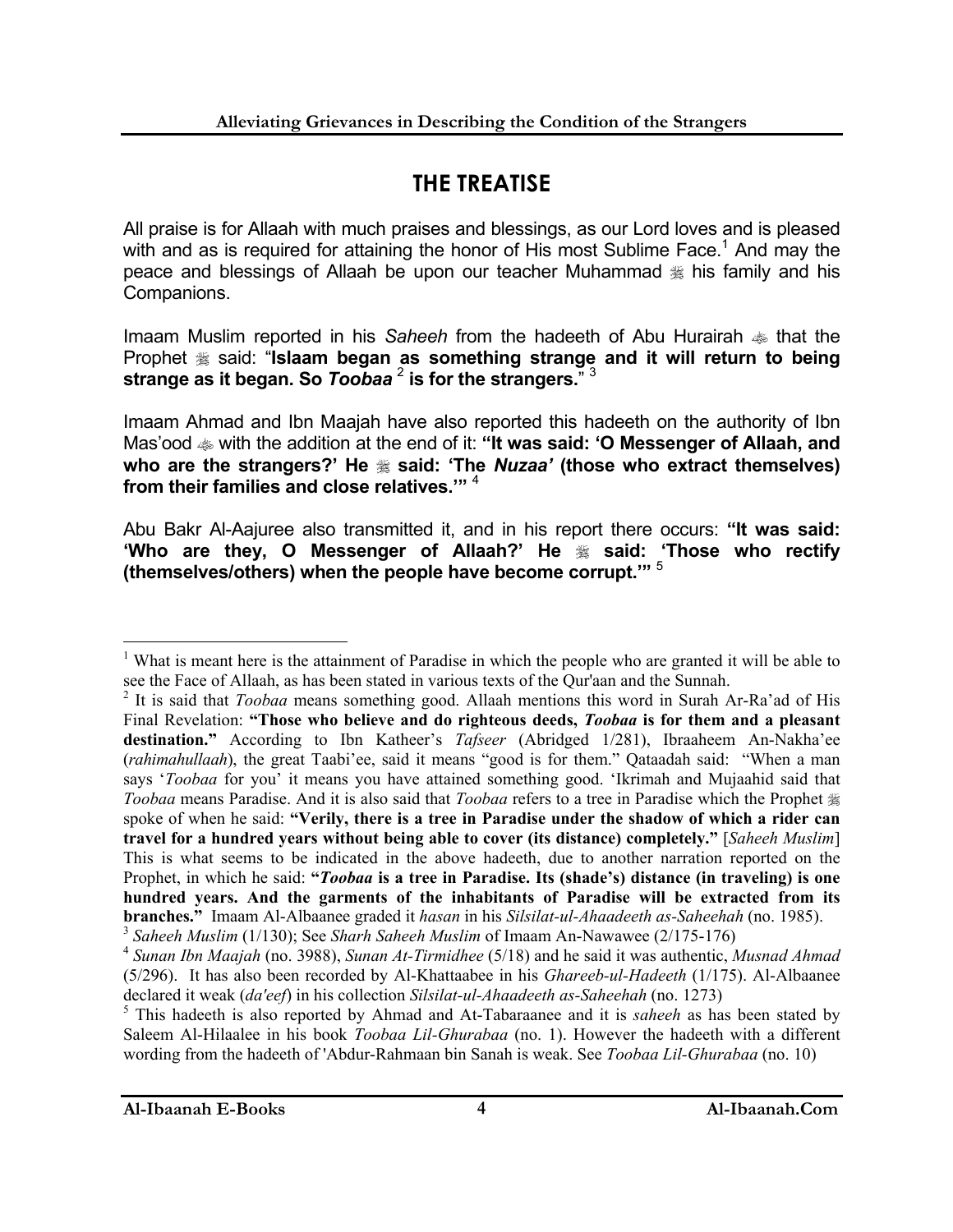Others have transmitted it with the following words, in which he  $\frac{1}{26}$  said: "They are those **who flee from trials (***fitan***) for the sake of their Religion."**

At-Tirmidhee reported it from the hadeeth of Katheer bin 'Abdillaah Al-Maznee on the authority of his father who reported from his grandfather that the Prophet  $\ast$  said: "Verily, **this Religion began as something strange. And it will go back to being something strange. So** *Toobaa* **is for the strangers – those who rectify what the people have corrupted after me of my Sunnah."** <sup>6</sup>

It has also been transmitted by At-Tabaraanee from the hadeeth of Jaabir  $\gg$  on the Prophet  $\ddot{\textbf{x}}$ , and in the hadeeth there occurs: "It was said: 'And who are they, O **Messenger of Allaah?' He said: 'They are those who rectify and make corrections when the people have become corrupted.'"** <sup>7</sup>

He (At-Tabaraanee) also reported it from the hadeeth of Sahl bin Sa'ad  $\ast$  with a similar wording. <sup>8</sup>

Imaam Ahmad transmitted it from the hadeeth of Sa'ad bin Abee Waqqaas  $\gg$  on the authority of the Prophet . And it is stated in the hadeeth: "So *Toobaa* on that day will **be for the strangers – when the people have become corrupt."** <sup>9</sup>

<sup>6</sup> This hadeeth was reported by At-Tirmidhee in his *Sunan* (5/18) and he said it was *saheeh*. It was also reported by Ibn 'Adiyy in *al-Kaamil* (6/2080), At-Tabaraanee in *al-Kabeer* (17/16), Abu Nu'aim in *al-Hilyah* (2/10) and Al-Khateeb Al-Baghdaadee in *al-Jaami'* (1/112) as well as others. In his verification of the book *al-'Itisaam* of Imaam Ash-Shaatibee (1/22), Saleem Al-Hilaalee said concerning At-Tirmidhee's authentication of this hadeeth: "This is from the ahaadeeth that he, may Allaah have mercy on him, has overlooked. For indeed, Katheer (Ibn 'Abdillaah) is very weak. Rather, Ash-Shaafi'ee accused him of being a liar! And he described him with that (lying) as being one of his main supports, as occurs in *Manaaqib-ush-Shaafi'ee* of Al-Bayhaqee (1/547-548). This is a criticism (*jarh*) that reaches the highest level of severity. Thus his hadeeth are to be disregarded completely." Therefore, the hadeeth is *da'eef jiddan* (very weak) as is stated in *Toobaa Lil-Ghurabaa* (no. 13) and *Da'eef al-Jaami'-us-Sagheer* (no. 1441).

<sup>7</sup> This hadeeth has been reported by At-Tahaawee in *Mushkil-ul-Aathaar* (1/298), Al-Laalikaa'ee in *Sharh Usool 'Itiqaad Ahlus-Sunnah* (2/112), and Al-Bayhaqee in *az-Zuhd-ul-Kabeer* (200). Al-Haythamee attributed it to At-Tabaraanee in his book *Majma'-uz-Zawaa'id* (7/278), saying: "In its chain is 'Abdullaah bin Saalih, the scribe of Laith, and he is weak. However, he has been declared reliable."

<sup>8</sup> At-Tabaraanee reported this hadeeth in his *Kabeer* (6/164) and his *Sagheer* (1/104). Al-Haythamee said in *Majma'-uz-Zawaa'id* (7/278): "Its narrators are all of the standards of the *Saheeh* (collections), except Bakr bin Saleem, for he is reliable. Saleem Al-Hilaalee said in his verification of *Al-'Itisaam*  (1/18): "Bakr bin Saleem is weak, however, he is used as a support during cases when hadeeth need to be backed up and supported. Al-Haafidh (Ibn Hajr) said in *at-Taqreeb*: 'He is acceptable' meaning when a hadeeth needs to be supported. And if this is not the case, then he is *layyin*."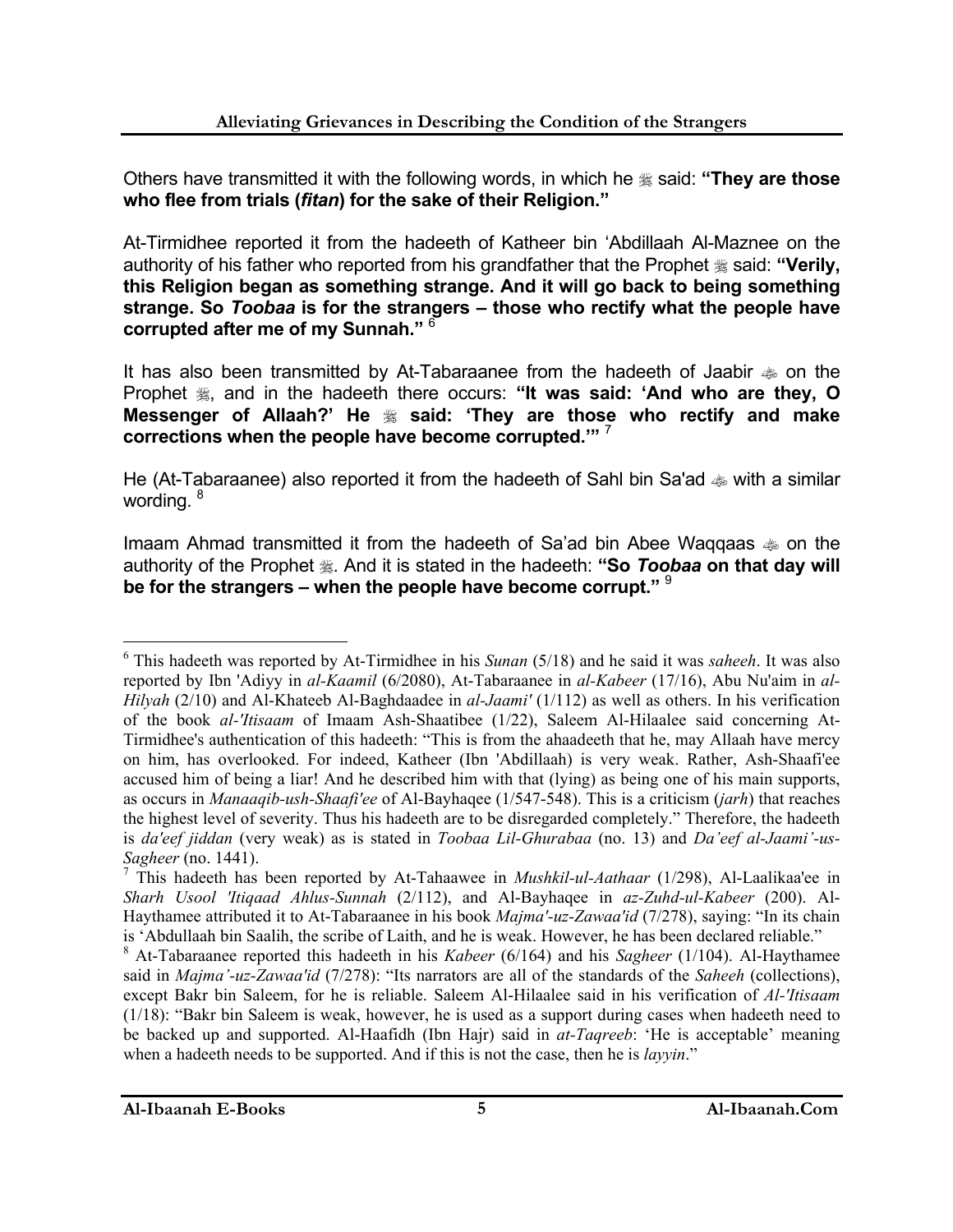In another narration transmitted by Imaam Ahmad and At-Tabaraanee from the hadeeth of 'Abdullaah bin 'Amr  $\clubsuit$ , the Prophet  $\divideontimes$  said: "*Toobaa* is for the strangers." It was **said: "And who are the strangers?" He said: "A righteous people surrounded by people abounding in much evil. Those who disobey them are more numerous than those who obey them."** <sup>10</sup>

And it has been reported on 'Abdullaah bin 'Amr  $\triangleq$  in *marfoo'* and *mawqoof*<sup>11</sup> form in this hadeeth, that: "It was said: 'Who are the strangers?' He  $*$  said: 'They are the **ones who flee for the sake of their Religion. Allaah, may He be Exalted, will raise them (on the Day of Resurrection) with 'Eesaa bin Maryam.'"** <sup>12</sup>

The Prophet's statement **"Islaam began as something strange"** refers to the people before his  $*$  advent who were upon widespread deviance, as the Prophet  $*$  said: **"Indeed Allaah looked at the people of the earth and hated them, both Arabs and non-Arabs, except for some remnants from the People of the Book."** <sup>13</sup>

So when the Prophet was sent forth and began calling to Islaam, his call was not answered at first instance except by a few from each tribe. And those that did accept his call feared from their tribes and families lest they should be subjected to extreme punishment. And they would suffer while being patient with that for the sake of Allaah.

Due to their weakness, the (first) Muslims would be frightened by every opposing force and they would flee for the sake of their Religion to far-off lands as was shown when they migrated twice to the land of Abysinnia, and then when they migrated to Madeenah. And there was from among them, he who was tortured for the sake of Allaah and he who was

<sup>&</sup>lt;sup>-</sup> <sup>9</sup> This hadeeth is recorded by Imaam Ahmad, Al-Bazaar and Abu Ya'laa. Al-Haythamee said in *Majma'-uz-Zawaa'id* (7/277): "Its narrators are the narrators of the standard of the *Saheeh* (collections)." Saleem Al-Hilaalee declared it *saheeh* in *Toobaa Lil-Ghurabaa* (no. 11)

<sup>10</sup> Al-Haythamee (*rahimahullaah*) said in *Majma'-uz-Zawaa'id* (7/278): "In its chain is Ibn Lahee'ah and there is weakness in him." The hadeeth can be found in the *Musnad* of Imaam Ahmad (2/177). It is authentic due to its many paths of narration. Imaam Al-Albaanee authenticated it in *Saheeh al-Jaami' us-Sagheer* (no. 3291)

<sup>&</sup>lt;sup>11</sup> A *marfoo*' hadeeth is a statement that has been reported by a companion, yet "raised" to the level of a saying of the Prophet. A *mawqoof* hadeeth is a statement that is reported by a companion and "stopped", meaning it ends up being only his statement, as opposed to being raised to a saying of the Prophet.

<sup>&</sup>lt;sup>12</sup> This hadeeth has been narrated by Imaam Ahmad in *mawqoof* form, and by his son 'Abdullaah in *marfoo'* form. It can be found in *az-Zuhd* (77149). The hadeeth is *da'eef* as has been clarified by Saleem Al-Hilaalee in his book *Toobaa Lil-Ghurabaa* (no. 3)

<sup>&</sup>lt;sup>13</sup> Saheeh Muslim (Eng.): vol. 4, no. 6853. What is meant by the remnants of the People of the Book are those who stuck to their religion upon truth without changing it.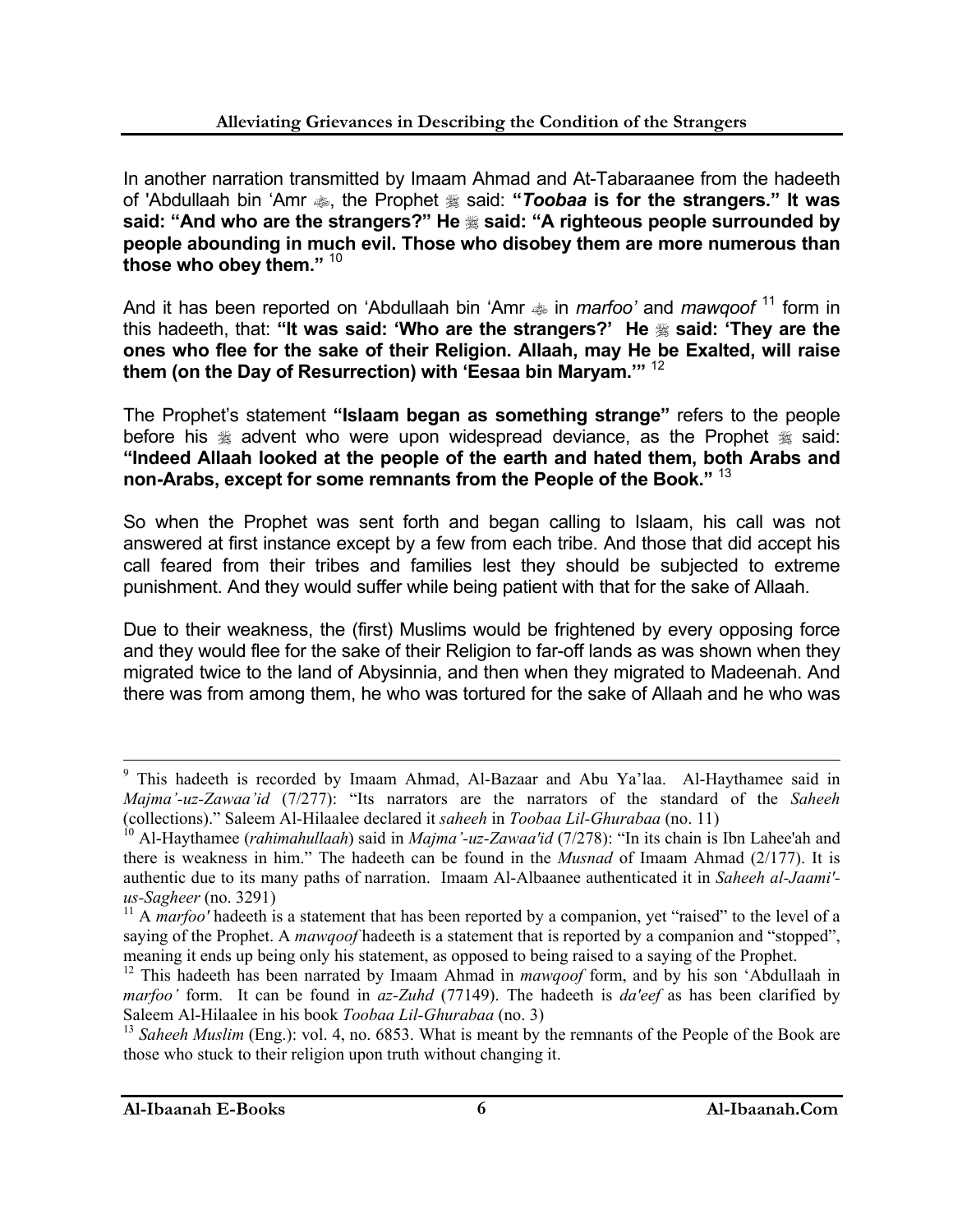#### killed. **So those who entered into the fold of Islaam, back in those days – they were the strangers.**

Then Islaam spread after the *Hijrah* to Madeenah and its followers became victorious over every group. After that, the people entered into the Religion of Allaah in multitudes. And Allaah perfected the Religion for them and completed His favor upon them. Then the Messenger of Allaah died, and the Muslims were upon the utmost level due to their firm adherence to their Religion. They were powerful and dominant, and they continued to be upon this condition during the times (i.e. khilaafah) of Abu Bakr and 'Umar.

Then the Devil unleashed his evil plot upon the Muslims and discord fell between them. And the trials of **Doubts** (*Shubuhaat*) and **Desires** (*Shahawaat*) became widespread. These two evils did not stop increasing at all until the plan of the Devil was established and the majority of the creation obeyed him.

So from among them were those who entered into obedience to him by way of the evil of Doubts (*Shubuhaat*). And from among them, were those who fell into the evil of Desires (*Shahawaat*). And from among them, were those who combined between them both. All of that was from what the Messenger of Allaah  $\frac{1}{26}$  had warned us would occur.

#### **As for the evil of Doubts:**

Then it has been reported on the Prophet  $\frac{1}{20}$  through many paths of narration that his *ummah* would divide into more than seventy sects. This is based on the differing found in the reports concerning the exact number with which they will exceed the number seventy. And it was reported on him  $*$  that all of these groups would be in the Hellfire, except for one group – and it is that (group) that adheres to what he and his Companions were upon (during their time). <sup>14</sup>

 $\overline{a}$ <sup>14</sup> This hadeeth has been reported from a number of different routes. Perhaps the one most similar to what the author is paraphrasing here is that which has been reported by At-Tabaraanee in his *Mu'jamus-Sagheer* (no. 724), in which the Prophet  $\frac{20}{36}$  said: "This *ummah* will split into seventy-three sects, all of which will be in the Hellfire except one." They asked: "And which is that sect?" He  $\frac{1}{26}$  said: **"(The ones that adhere to) That which I and my Companions are upon today."** In another narration on the authority of Anas bin Maalik  $\triangleq$  the Prophet  $\triangleq$  said: "Every one of them will be in the Hellfire **except one, and it is the** *Jamaa'ah*." And in another narration on the authority of Abu Sufyaan  $\ddot{\infty}$ : **"The Messenger of Allaah stood amongst us one day and said: 'Indeed those before you from the People of the Book divided into seventy-two groups. And indeed, this group (Muslims) will divide into seventy-three. Seventy-two groups will be in the Fire and one of them will be in Paradise. And it is the** *Jamaa'ah***.'"** This latter hadeeth was reported by Ahmad, Al-Haakim, Abu Dawood and others. Al-Haakim authenticated it and Adh-Dhahabee agreed. At-Tirmidhee (no. 2641) also reported a similar hadeeth to it and graded it *saheeh*. Imaam Al-Albaanee listed all its paths of narrations and different wordings in his *Silsilat-ul-Ahaadeeth as-Saheehah* (no. 204) and clarified that it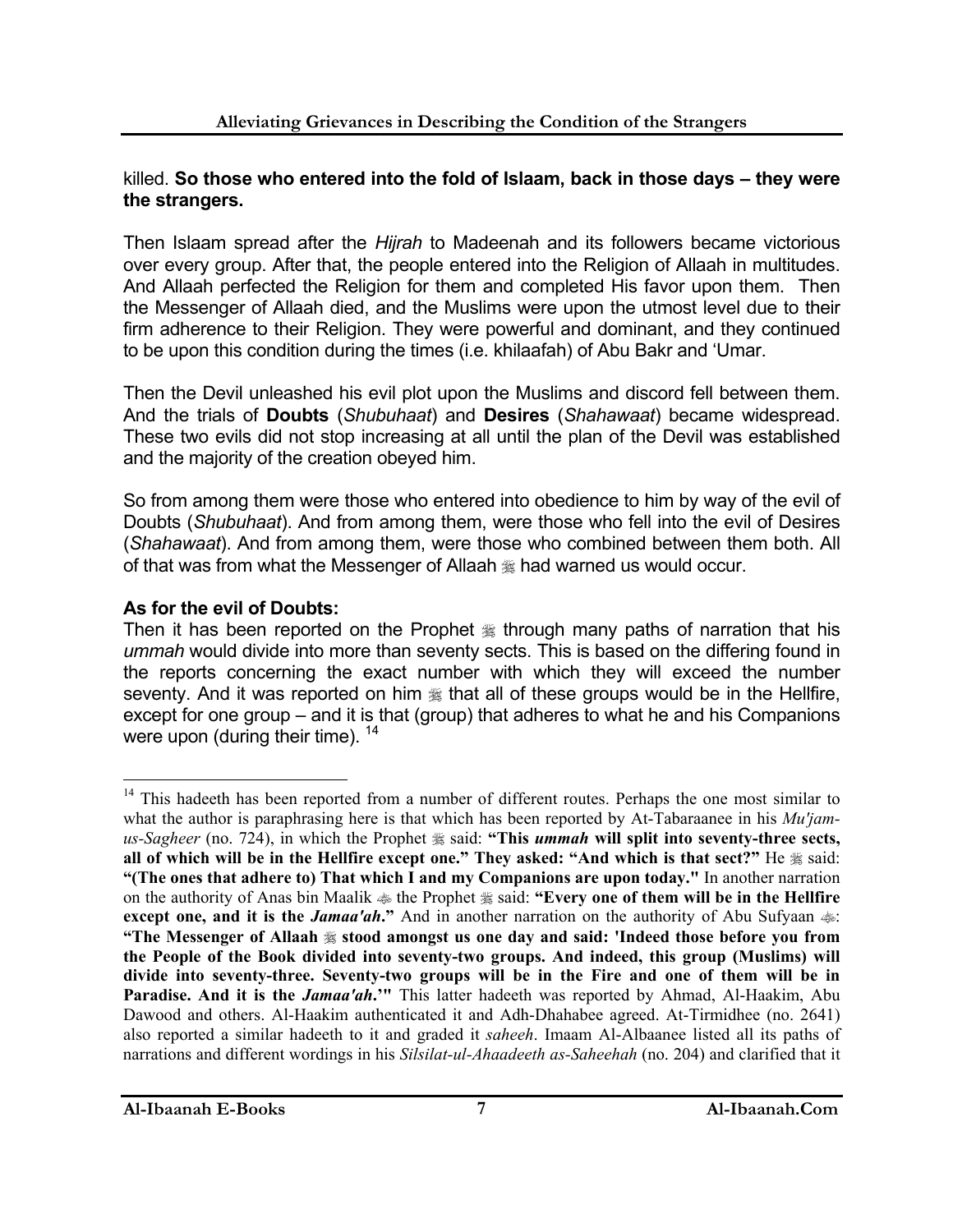#### **And as for the evil of Desires:**

It is reported in *Saheeh Muslim* on the authority of 'Abdullaah bin 'Amr  $\triangleq$  that the Prophet said: **"When the treasures of the Persians and the Romans are opened for you, how will your people be?" 'Abdur-Rahmaan bin 'Awf said: "We will say what Allaah has ordered us (to say)."**<sup>15</sup> **He said: "Or other than that. You will compete against each other, then you will envy one another, then you will turn your backs on one another."** <sup>16</sup>

And in *Saheeh Al-Bukhaaree* on the authority of 'Amr bin 'Awf  $\triangleq$  the Prophet  $\triangleq$  said: "I **swear by Allaah! It is not poverty that I fear for you. Rather, what I fear the most for you is that the pleasures of this world will be presented to you as they were presented to those before you. And you will compete against one another for it, just as they competed against one another. And it will destroy you, just as it destroyed them."** <sup>17</sup>

And there occurs in the two Saheeh collections on the authority of 'Uqbah bin 'Aamir  $\clubsuit$  a hadeeth from the Prophet  $\frac{1}{20}$  with a similar meaning.

When the treasures of Chosroes were opened for 'Umar bin Al-Khattaab, he began to weep and said: **"Indeed this (treasure) did not open upon a people ever, except that Allaah placed discord between them."** 18

The Prophet  $\frac{1}{20}$  used to fear these two evils (of Doubts and Desires) for his *ummah* as has been reported in the *Musnad* of Imaam Ahmad on the authority of Abu Barzah  $\triangleq$  that the Prophet  $\triangleq$  said: "Indeed, I only fear for you the desires of transgression found in **your stomachs and your private parts and the calamities (***fitan***) that lead people astray."** And in another narration there occurs: **"...and the desires (***hawaa***) that lead people astray."** <sup>19</sup>

So when a majority of the people fell victim to either or both of these evils, they began to cut off ties with one another and they began to hate one another. This only came after

is an authentic hadeeth without any doubt about its authenticity. In summary, the hadeeth and its additions are *hasan* due to its various paths of narrations, which serve as supporting evidences.

<sup>&</sup>lt;sup>15</sup> He means by this: We will praise Him, thank Him and ask Him for an increase in His Bounty.

<sup>16</sup> *Saheeh Muslim* (no. 2962) and *Sunan Ibn Maajah* (no. 3996)

<sup>17</sup> *Saheeh Al-Bukhaaree* (Eng.): vol. 5, no. 351

<sup>18</sup> Refer to *al-Bidaayah-wan-Nihaayah* (7/70) of Ibn Katheer for an account of the event. It is recorded in his book under the section of the Battle of Jaloolaa'.

<sup>&</sup>lt;sup>19</sup> Imaam Ahmad (4/423) and others reported this hadeeth. Al-Manaawee said that it had a good chain in his book *al-Jaami'-ul-Azhar* (1/146). Al-Albaanee graded it *saheeh* in his checking of *at-Targheeb wat-Tarheeb* (no. 49)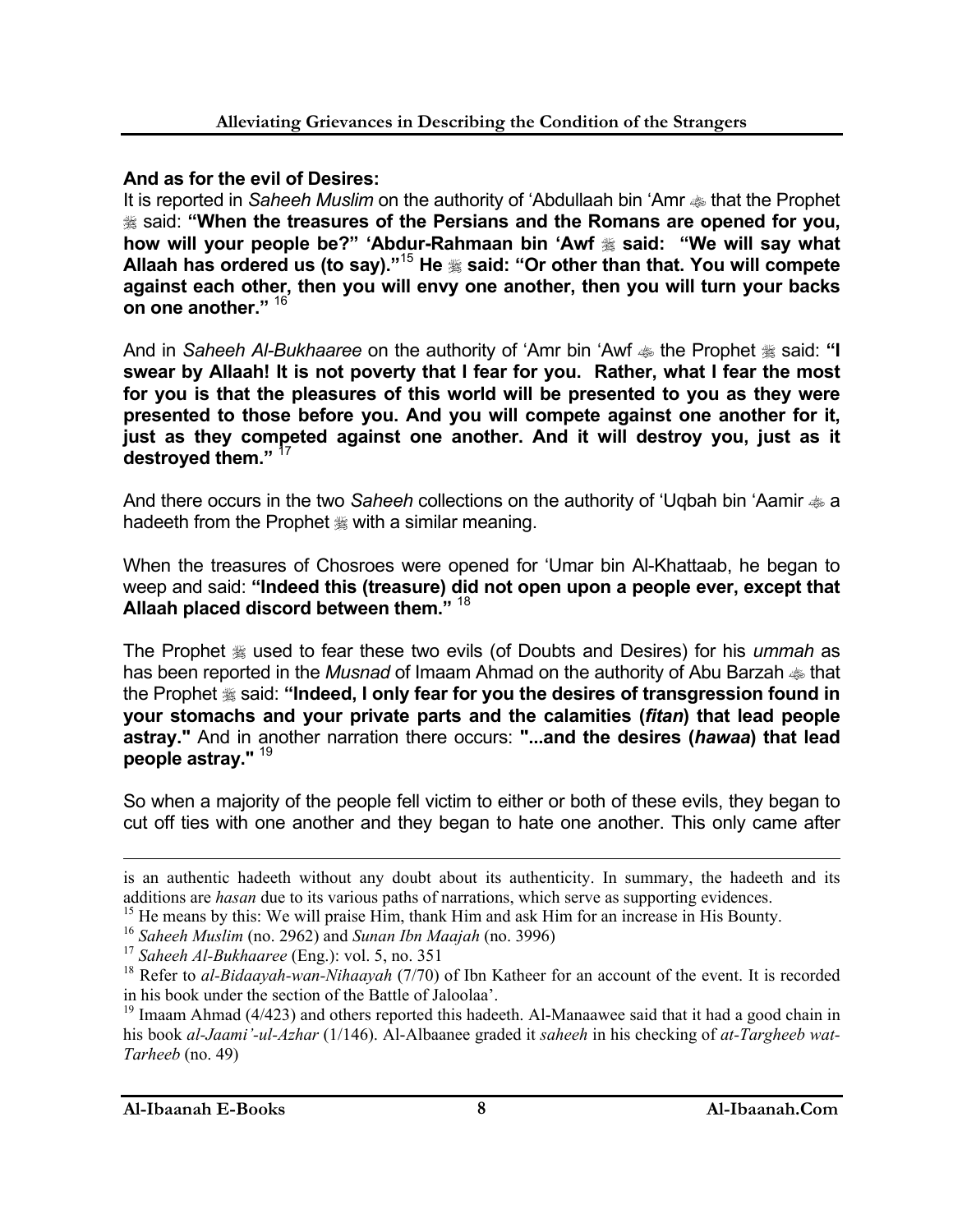them having been brothers, loving and supporting one another. Indeed the evil of **Desires** became something common and accepted amongst a majority of the creatures. And it tested people by way of the worldly life and its pleasures. So that became the goal of the people's striving. They sought after it and became pleased with it. They became angry due to it and they hated for its sake and loved for its sake. Because of this, they would sever family ties and spill blood unlawfully. And for this purpose, they committed disobedience to Allaah.

As for the evil of **Doubts** and vain desires that lead astray, then it was because of this that the Muslims divided and became sects, some groups declaring others as disbelievers. Thus, they became enemies, divided into groups and parties. This only happened after them having been brothers – their hearts united upon the heart of one man. None of these sects is saved, except for the one saved sect (*al-Firqat-un-Naajiyah*). And they are the ones mentioned in the saying of the Prophet  $\ddot{\text{m}}$ :

**"There will not cease to be a group from my** *ummah* **triumphant upon the truth. Those who oppose them will not be able to harm them, nor will those who abandon them, until Allaah's order comes about (Day of Judgment) and they are in that state."** <sup>20</sup>

They will be the strangers – the ones who have been mentioned in the previous *ahaadeeth* – during the Last Days. They are the ones who will correct others when the people have become corrupt. They are those who will rectify what the people have corrupted of the Sunnah. They are the ones who will flee from affliction for the sake of their Religion. They are the ones who will extract themselves from their close relatives (for Allaah's sake).

This is because they are so few that you will not find any among them in an entire tribe (family), except one or two. In some tribes, you will not find any of them, just as it was when the first people accepted Islaam. This is the way the majority of the scholars have explained this hadeeth.

<sup>20</sup> *Saheeh Al-Bukhaaree* (4/252), *Saheeh Muslim* (no. 170), *Sunan At-Tirmidhee* (4/504), and *Sunan Ibn Maajah* (no. 3952)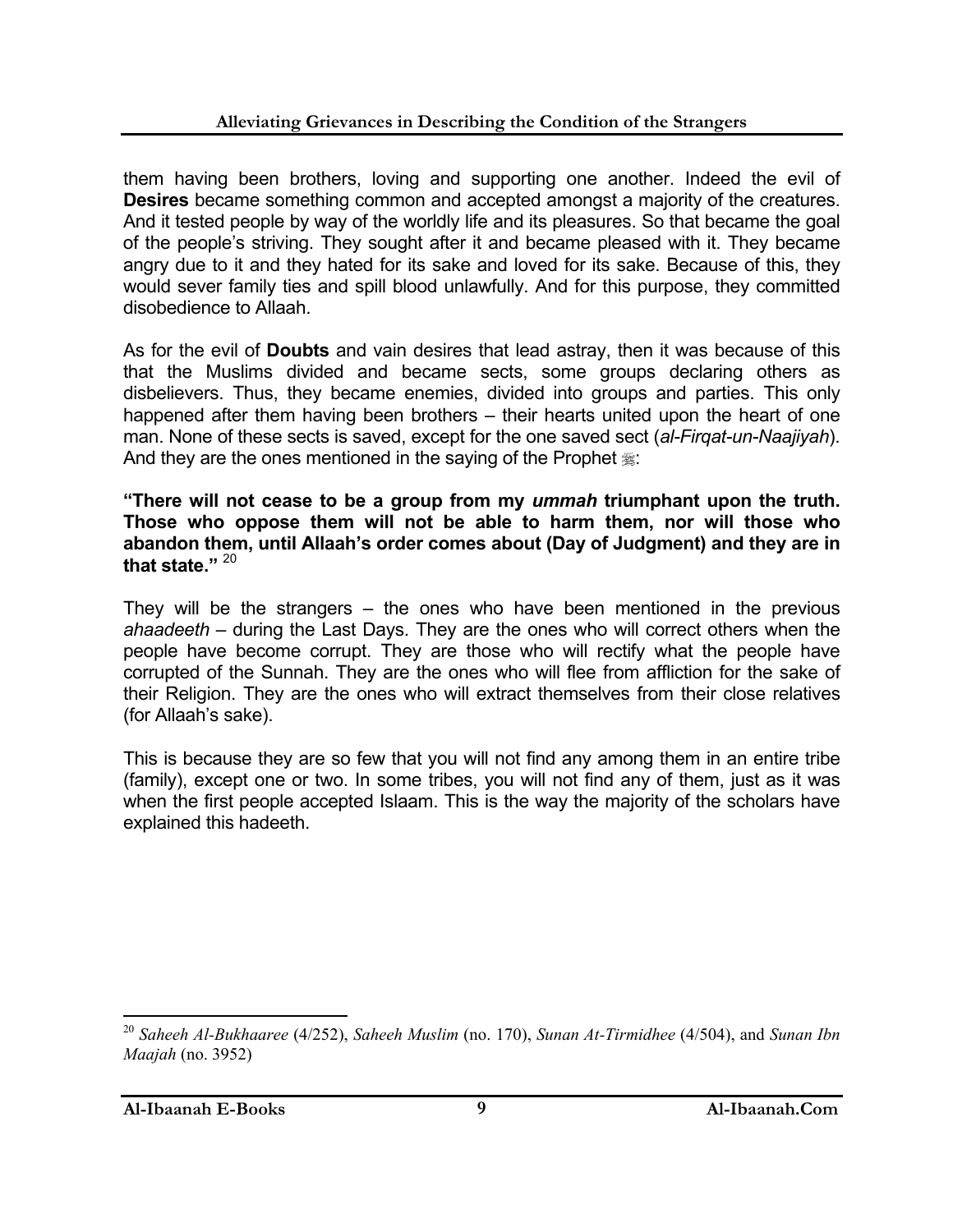#### **THE STRANGENESS OF THE SUNNAH AND ITS ADHERENTS**

Concerning the statement of the Prophet: **"Islaam began as something strange and will return to being strange, as it began"**, Imaam Al-Awzaa'ee (*rahimahullaah*) said:

"As for this, then it does not mean that Islaam will go away, rather it means that *Ahlus-Sunnah*<sup>21</sup> will go away, up to the point that there will not remain any from them in a land except one person."

Based on this understanding, there can be found much praise in the statements of the *Salaf* for the Sunnah and their describing it as being strange, and describing its adherents and followers as being few.

Al-Hasan Al-Basree (*rahimahullaah*) used to say to his companions: "Oh *Ahlus-Sunnah*! Be gentle with one another, and may Allaah have mercy on you, for indeed, you are from amongst the fewest of people." <sup>22</sup>

Yoonus bin 'Ubayd (*rahimahullaah*) said: "There is not a thing more strange than the Sunnah. But what is stranger than it, is the one who knows it."

Sufyaan Ath-Thawree (*rahimahullaah*) said: "Treat *Ahlus-Sunnah* kindly, for verily, they are strangers."<sup>23</sup>

The understanding of the term "Sunnah" to these scholars, was the way of the Prophet – that which he and his Companions were upon – free from **Doubts** (*Shubuhaat*) and **Desires** (*Shahawaat*). This is why Al-Fudayl bin 'Iyaad (*rahimahullaah*) would say: "*Ahlus-Sunnah* are those who know what enters their stomachs from the *Halaal* (lawful)."

That is since the consumption of *Halaal* is from the greatest aspects of the Sunnah, which the Prophet and his Companions were upon.

<sup>21</sup> What is meant by the term *Ahlus-Sunnah* are all the Muslims who strictly follow the Sunnah of the Prophet Muhammad . They learn it, act upon it, enforce it and teach it to others. They consist of the scholars, their students and those that follow in their footsteps.

<sup>&</sup>lt;sup>22</sup> This report was recorded by Al-Laalikaa'ee. Badr Al-Badr indicated its weakness in his notes to *Kashf-ul-Kurbah*. However, a similar narration to this one has been recorded by Ad-Daarimee (1/72) and its wording is: **"For verily,** *Ahlus-Sunnah* **are the least of people in number that have preceded, and they are the least of people in number who remain."** This narration is authentic. Refer to *Mafhoom Ahlis-Sunnati wal-Jamaa'ah* (pg. 84)

<sup>23</sup> This narration was recorded by Al-Laalikaa'ee in his *Sharh Usool 'Itiqaad Ahlis-Sunnah* (1/64) and it was mentioned from him by Ibn Al-Jawzee in *Talbees Iblees*. Refer to the book *Mafhoom Ahlis-Sunnati wal-Jamaa'ah* (pg. 85)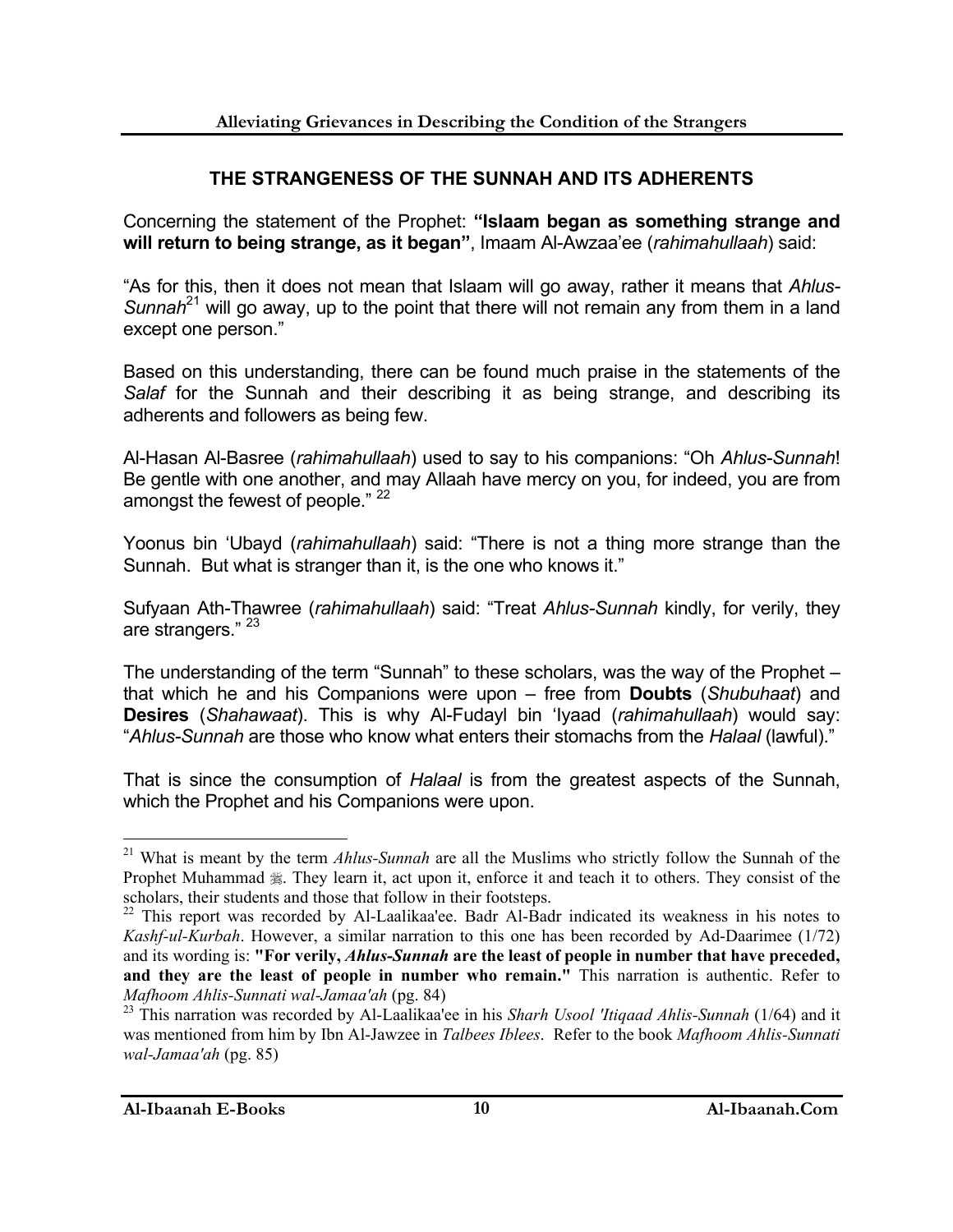Then it remained the custom of the majority of the later scholars, from the scholars of Hadeeth and other fields, that the Sunnah consisted of that which was free from **Doubts** in regards to Creed. This was especially the case with issues such as the belief in Allaah, His Angels, His Books, His Messengers, the Last Day, and other issues such as Al-Qadar (Divine Pre-Decree) and the merits of the Companions. They compiled literary works concerning this knowledge and named them books of "Sunnah". This knowledge was only labeled with the name "Sunnah", because its significance was tremendous and all those who opposed it were on the brink of destruction.

And as for the complete Sunnah, then it is the path that is free and safe from **Doubts** and **Desires**, as has been stated by Al-Hasan, Yoonus bin 'Ubayd, Sufyaan, Al-Fudayl and others besides them. Due to this, its adherents are described as strange because of their small number and rarity in the Last Days.

This is why it has been mentioned in some of the previously stated reports that they are: **"A righteous people surrounded by people abounding in much evil. Those who disobey them are greater in number than those who obey them."** <sup>24</sup>

In this is an indication of the smallness of their amount in number and in the amount of those who answer and accept their call. We also are made aware of the greatness in number of those who oppose them and disobey them.

This is why there is much praise reported in numerous *ahaadeeth* for the one who sticks firmly to his Religion during the Last Days. And that he who does so will be like one who holds tightly onto hot pieces of coal. And that the one who acts upon it (i.e. the Sunnah), will receive fifty times the reward more than those before him.<sup>25</sup> This is because he will not find any supporters in doing good deeds (during those times).

These strangers fall into two categories: The first of them are those who rectify themselves when the people have become corrupt. The second category contains those who rectify what the people have corrupted of the Sunnah. And this (latter one) is the highest and most virtuous of the two categories.

 $\overline{a}$ <sup>24</sup> *Musnad Ahmad* (2/177), and its checking has been stated previously.

<sup>25</sup> This saying is based on the following hadeeth of the Prophet: **"Verily, after you there will come times requiring patience. (In those days) the one who holds fast to that which you are upon will have the reward of fifty amongst you. He will receive the reward of fifty (i.e. the one holding onto the way of the Companions in later times)."** [Reported by Al-Marwazee in *as-Sunnah* (no. 35), At-Tabaraanee in *al-Kabeer* (17/117), Abu Dawood in his *Sunan* (no. 3441), At-Tirmidhee (no. 3057), who declared it *saheeh*, and Ibn Maajah (no. 4014). Al-Albaanee authenticated it in *as-Saheehah* (no. 494)]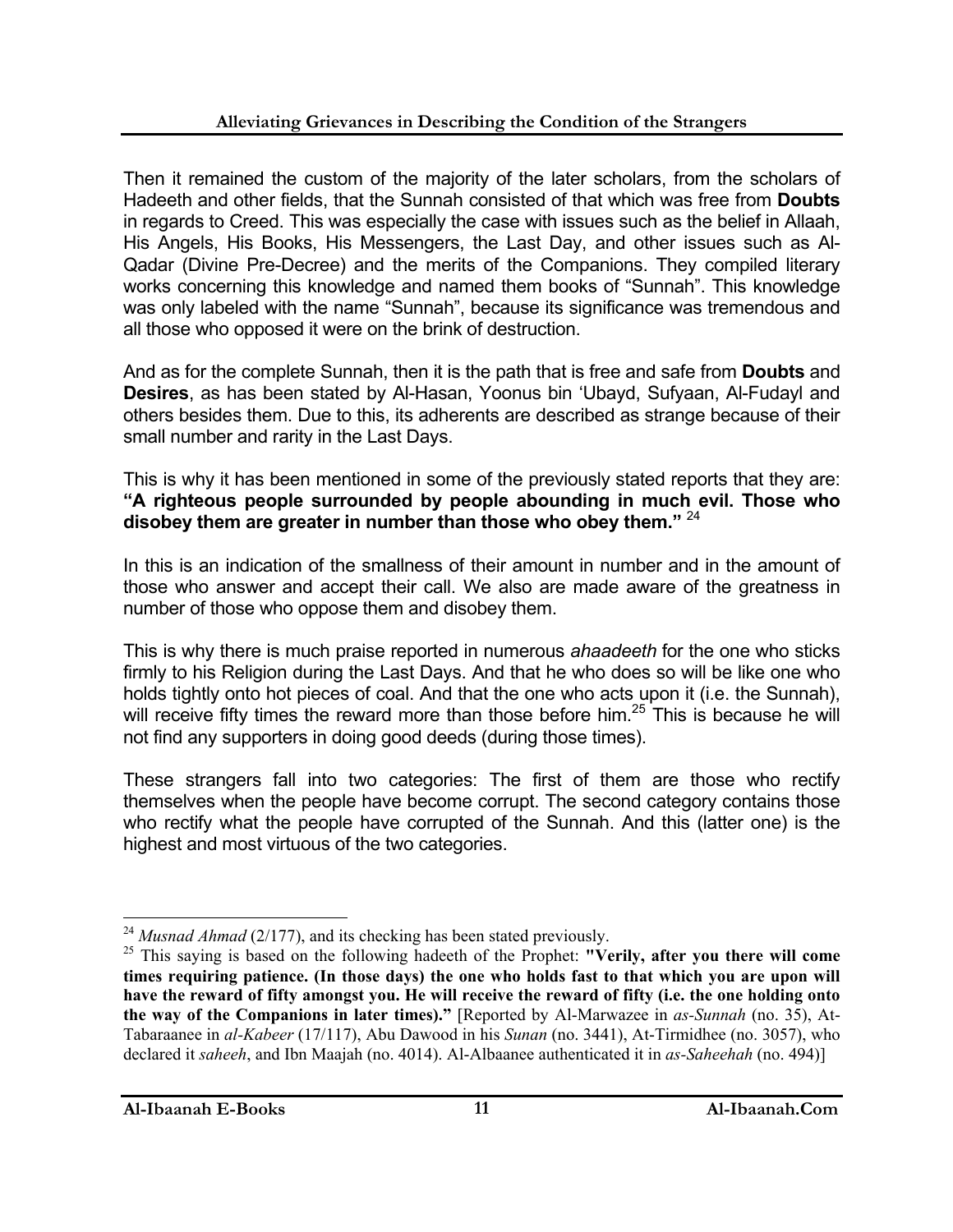#### **THE STRANGENESS OF THE BELIEVER DURING THE LAST DAYS**

At-Tabaraanee and others transmitted, with a chain of narration that has some speculation to it<sup>26</sup> from the hadeeth of Abu Umaamah  $\triangleq$  that the Prophet  $\triangleq$  said: "Verily, **for every matter there is a progression and a regression. And verily from the progression of this Religion is what you used to be upon from blindness and ignorance and what Allaah sent me with. And verily from the progression of this Religion is that the clan was taught (Islaam) by its family members, to the point that there was not found amongst them (the tribes) anyone except for one evildoer or two evildoers. So these two were oppressed and degraded. When they want to speak, they are restrained, subdued and persecuted. And verily from the regression of this Religion is that the tribe acts harshly against its family members, to the point that there is not seen amongst them anyone except one**  *faqeeh* **(one with understanding) or two** *faqeehs***. Thus they will both be oppressed and degraded. If they speak and command the good and forbid the evil, they are restrained, subdued and persecuted. And they will not find any supporters or helpers in that matter."**

Thus, the believer who is knowledgeable of the Sunnah and who possesses understanding of the Religion is described in this hadeeth as being one who during the Last Days – at the point of its corruption – will be oppressed, debased and not able to find any helpers or supporters.

At-Tabaraanee also reported with a weak chain of narration from Ibn Mas'ood  $\triangleq$  that the Prophet  $*$  said: "And verily from its signs (i.e. the Hour) is that the believer will be **in the sight of his tribe, more lower (in status) than the** *naqad***."** <sup>27</sup>

And it is recorded in the *Musnad* of Imaam Ahmad that 'Ubaadah bin As-Saamit  $\approx$  said to one of his companions: "It is imminent that should your life be prolonged for you, you will see a man who recites the Qur'aan upon the tongue of Muhammad repeating it and displaying it, allowing its *halaal* and forbidding its *haraam* – that he will be lowered in his status and his position will be neglected amongst you and considered just as the position of a dead donkey."

And similar to this is the saying of Ibn Mas'ood  $\ddot{\phi}$ : "There will come upon the people a time in which the believer will become lower than the bondmaid."

 $\overline{a}$ 26 Al-Haythamee (*rahimahullaah*) said: "In its chain is 'Alee bin Yazeed, and he is rejected." [*Majma' uz-Zawaa'id*: 7/261]. Thus the hadeeth is *da'eef* (weak)

 $27$  The hadeeth is as Ibn Rajab stated in that it has a weak chain of narration, may Allaah have mercy on him. Thus, the hadeeth is *da'eef*. The *naqad*, according to the book *al-Lisaan*, is a type of sheep with short feet and an ugly face that can be found in the Bahrain area.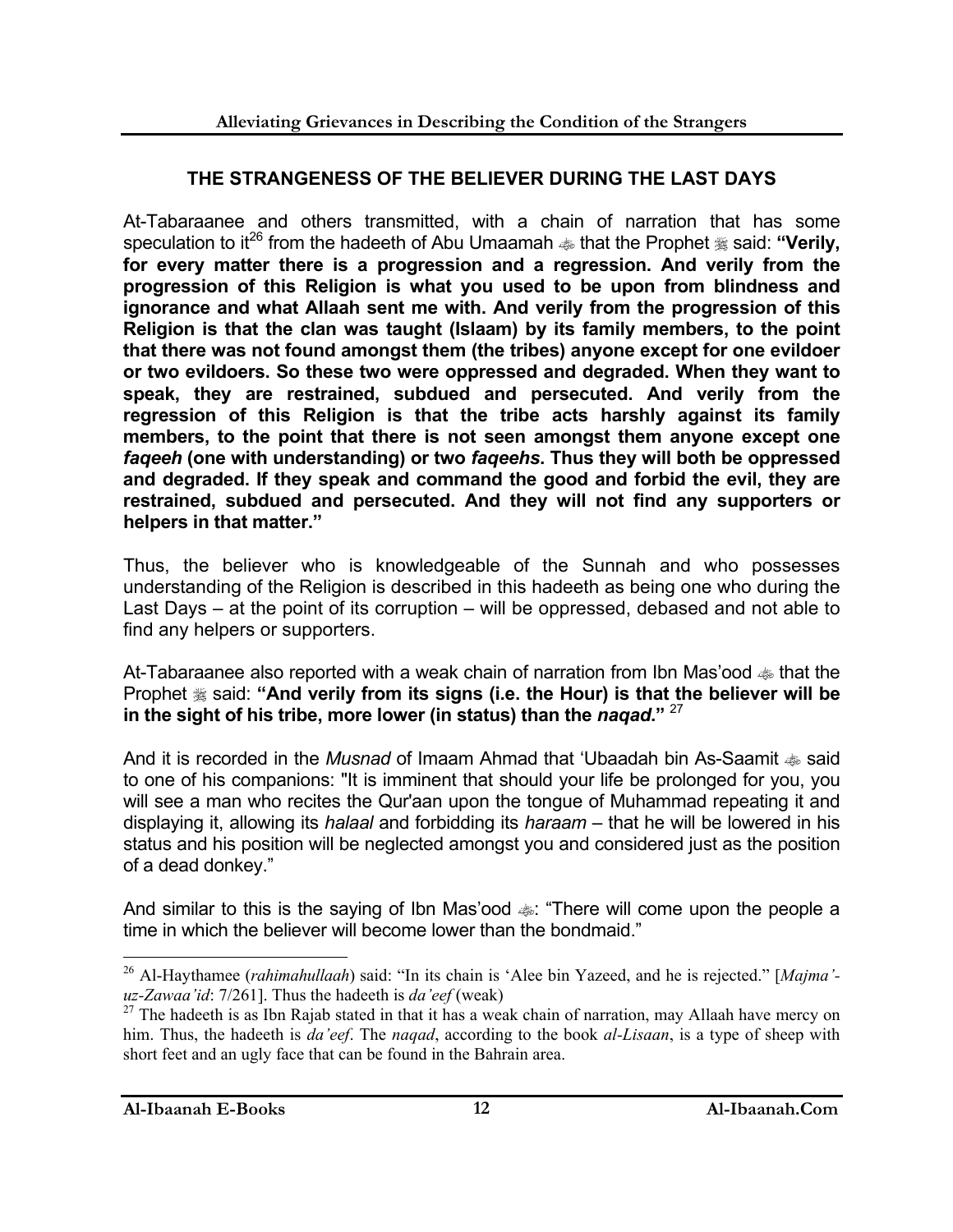Indeed the believer will only be debased in the Last Days due to his strangeness in front of the evildoers from among the people of **Doubts** and **Desires**. Every one of them will hate him and abuse him because of his opposing of their way by following his way, and because of the seeking of his goal over their goal, and because of his evidences over what is with them.

When Dawood At-Taa'ee died, Ibn As-Samaak said: "Indeed Dawood looked with his heart at what was in front of him and the sight of his heart overtook the sight of his eyes. So it was as if he no longer saw what you were looking at, and as if you could not see what he was looking at. And you were amazed at him, and he was amazed at you. It became strange to you that he was alive in the middle of death."

From among them was he whose own family and children would hate him due to their loathing of his condition. 'Umar bin 'Abdil-'Azeez once heard his wife say: "May Allaah relieve us from you." So he said: "Ameen."

Our Salaf (Predecessors), during their lifetimes, would mainly describe the believer with the quality of strangeness, as has been mentioned previously in their narrations.

And from the words of Ahmad bin 'Aasim Al-Andaakee, who was one of the biggest scholars at the time of Sulaymaan Ad-Daaraanee, was: "Indeed, I have reached from all the times, a time when Islaam has returned to being strange as it began. In it, the description of truth has returned to being strange as it began. If you were to turn to the scholar, you would find him being tested with the love of this worldly life and the love for honor and authority. And if you were to turn to the worshipper, you would find him ignorant in his worship, deceived and fallen victim to his enemy Iblees (i.e. the Devil). He has mounted to the highest levels of worship while being ignorant of how to perform them so how can he be at that level? And the rest of the people are from among the ignorant followers, simple-minded and quick to follow a way, as if he were a wolf looking to steal a sheep, or a hungry lion, or a fox on the prowl. This is the description of the people of your time from the carriers of knowledge and the Qur'aan and the callers of wisdom." <sup>28</sup>

This was the description of the people of his time. So how much has the situation increased and the crisis become greater after it. Indeed, it has reached a point that would have never been thought of nor imagined!

 $\overline{a}$ <sup>28</sup> *Hilyat-ul-Awliyaa* (9/286)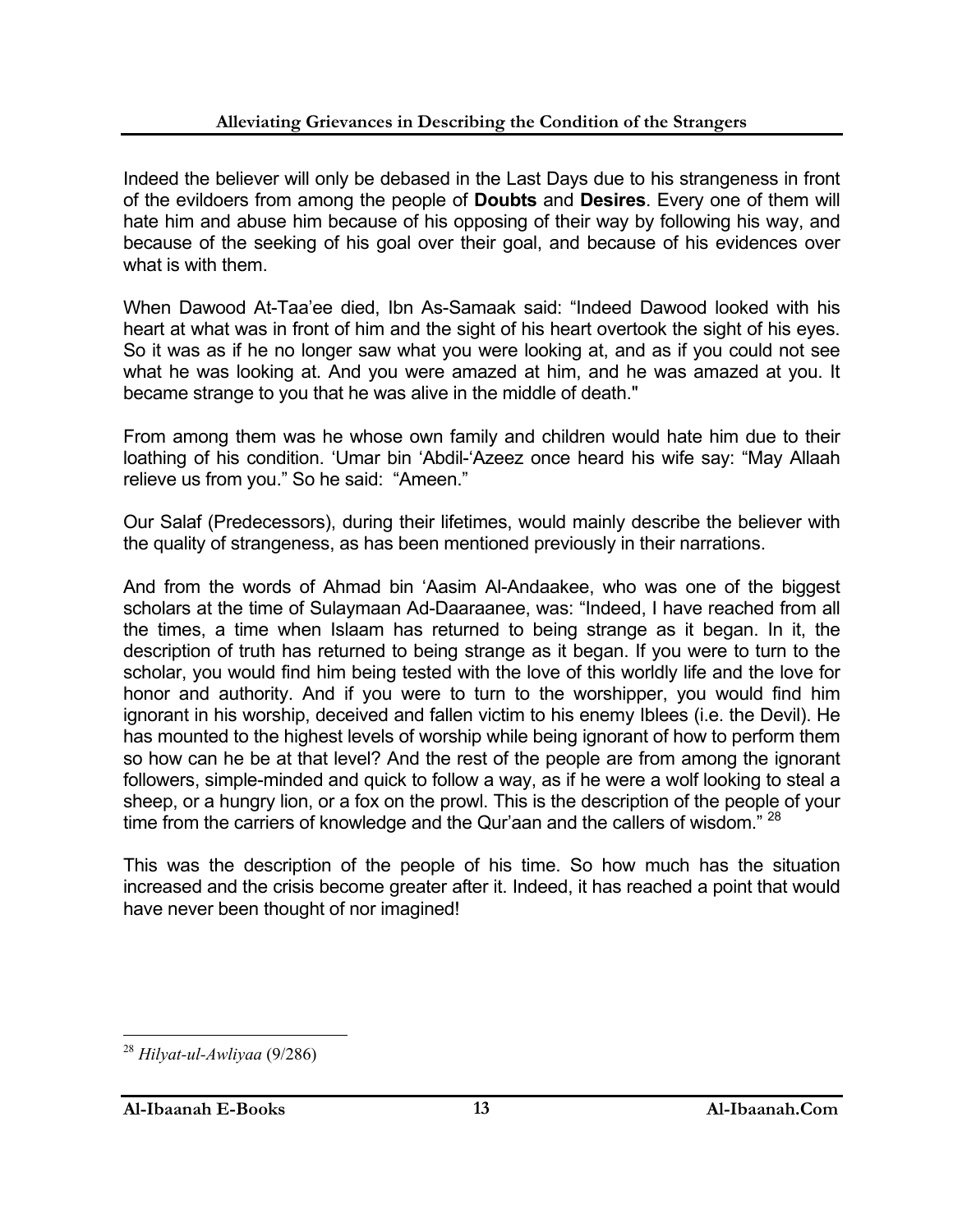#### **CLINGING ONTO THE SUNNAH DURING TIMES OF AFFLICTION**

At-Tabaraanee reported from the hadeeth of Abu Hurairah  $\triangleq$  that the Prophet  $\triangleq$  said: **"The one who clings onto my Sunnah at the time of the corruption of my** *ummah* **will receive the reward of a martyr."** <sup>29</sup>

And Abush-Shaikh Al-Asbahaanee reported with a chain connected to Al-Hasan (Al-Basree), that he (*rahimahullaah*) said: "If a man from the first generation of Muslims were sent (to us) today, he would not recognize anything from Islaam except for this prayer!" Then he (*rahimahullaah*) said: "I swear by Allaah, that if he were to live to the time of these evils, he would see the innovator calling to his innovation, or the individual involved with the worldly life calling to his worldly affairs. Then Allaah would protect him and his heart would long for that which the *Salaf As-Saalih* (pious predecessors) were upon. And so he would follow their footsteps and act according to their ways. For him there will be a great reward."

Ibn Al-Mubaarak reported from Al-Fudayl from Al-Hasan that he once mentioned the rich and extravagant man who has authority and who amasses wealth claiming that he has no end in it. And then he mentioned the misguided innovator who sets out against the Muslims with an unsheathed sword, changing the meaning of what Allaah has revealed concerning the disbelievers to apply to the Muslims.

Then he said: "Your Sunnah, and I swear by the One besides whom there is nothing worthy of worship except Him, is between these two: between the self-sufficient one and the hard-hearted; the extravagant one and the ignorant. So have patience upon it, for indeed, *Ahlus-Sunnah* are from amongst the fewest of people, those who do not fall into the category of the extravagant ones in their excessiveness nor do they fall with the innovators in the following of their desires. Rather, they bear with patience upon their Sunnah until they meet their Lord. So be that way, if Allaah wills!"<sup>30</sup> Then he said: "I swear by Allaah, that if a man were to reach these evils, he would hear someone say: 'Come over to me!', and someone else say: 'Come over to me!' So he should say: 'No! I do not want anything but the Sunnah of Muhammad', seeking after it and asking questions on it. Indeed this one will be given a great reward. So be that way, if Allaah wills!"

 $29$  This is a weak hadeeth reported by Abu Nu'aim who attributes it to At-Tabaraanee. Al-Haythamee (1/172) said: "In the chain is Muhammad bin Saalih Al-'Adawee. I did not find anyone that wrote a biography for him. The rest of the narrators are reliable." Abu Nu'aim indicated its weakness by labeling it strange from 'Abdul-'Azeez from 'Ataa. So the hadeeth is *da'eef* due to the condition of Muhammad bin Saalih. See *Silsilat-ul-Ahaadeeth ad-Da'eefah* (no. 327) of Imaam Al-Albaanee.

 $30$  The chain quoted for this report by Ibn Rajab is not authentic. However, a similar narration to this can be found in *Sunan Ad-Daarimee* (1/71-72). See *Mafhoom Ahlis-Sunnah* (pg. 84-85)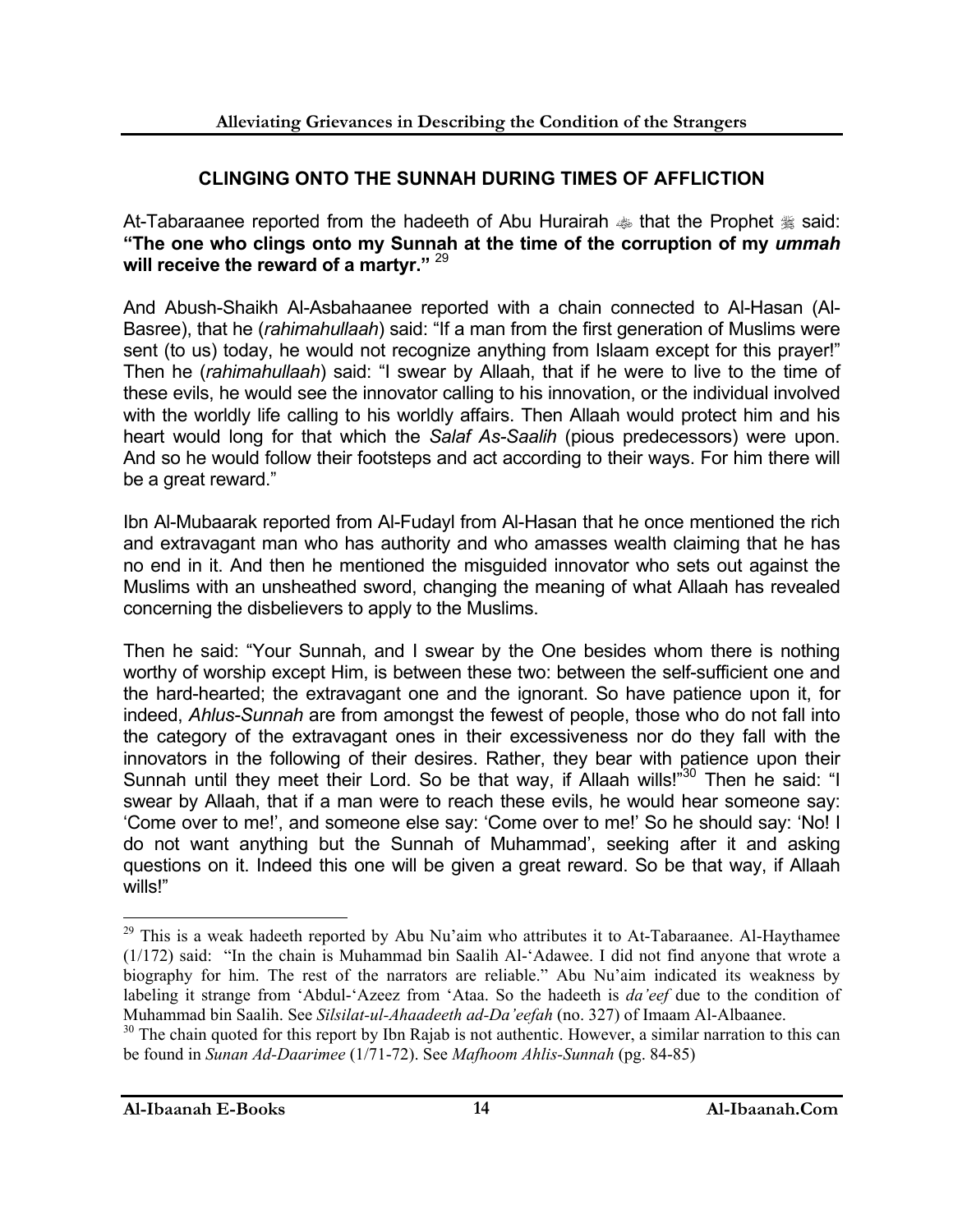#### **THE HADEETH OF IMAAM 'ALEE CONCERNING KNOWLEDGE**

And from this understanding, is what Abu Nu'aim and others have reported from Kumail bin Ziyaad<sup>31</sup> on the authority of 'Alee  $\triangleq$  that he said:

"The people are of three types: the learned scholar, the student of knowledge who is upon the path towards salvation and the uncivilized ignorant follower following every ideology, blowing in the direction of every wind. He is not guided by the light of knowledge nor is he established upon a firm pillar."

Then he mentioned some words on the benefit of knowledge, up to the point where he said: "Here! Indeed, here is immense knowledge – and he pointed to his chest – if only I could gather those who would carry it!

Nay, instead I have found he who is unreliable and not to be entrusted with it. Doing the works of the Religion for the sake of this worldly life, making a demonstration of the favors of Allaah (i.e. the knowledge he was given) in front of His servants and using His arguments against His beloved ones (the true scholars).

Or he is one who is honest and obedient towards the carriers of truth, while possessing no understanding and insight (of his own) in his mind. Doubt has pierced his heart and troubled it upon the first time problems were presented to it. Indeed, he is neither this nor that.

Or he is one who is greedy for fulfilling his pleasures. He has become submissive to the guidance of his desires or infatuated with the piling up of wealth and treasures. These individuals are not from among the shepherds of the Religion in any way. The closest things in resemblance to them are the cattle that graze about freely. Just like that, the knowledge has died with the death of its carriers.  $32$ 

<sup>31</sup> He is Kumail bin Ziyaad An-Nakha'ee (*rahimahullaah*). He was one of the righteous and noble amongst the Taabi'een. He was captured and killed by Al-Hajaaj bin Yoosuf Ath-Thaqafee in 82H. See *Al-Ma'rifah wat-Taareekh* (2/481) of Al-Fasawee (*rahimahullaah*).

<sup>32</sup> The great scholar Ibn Abil-'Izz Al-Hanafee (*rahimahullaah*) said in his book *Al-Itibaa'* (pg. 86): "In this narration, the Commander of the Believers has divided the blameworthy carriers of knowledge into three categories: (1) The wicked innovator who is not trustworthy and has no *Eemaan*. He is the one who rejects the truth which the Book came with, despises the creation and argues about the verses of Allaah without any authority. There is only pride in his heart; ( 2) the blind-follower that follows without any clear guidance or certainty, and; (3) the one who follows the desires of the body and wealth."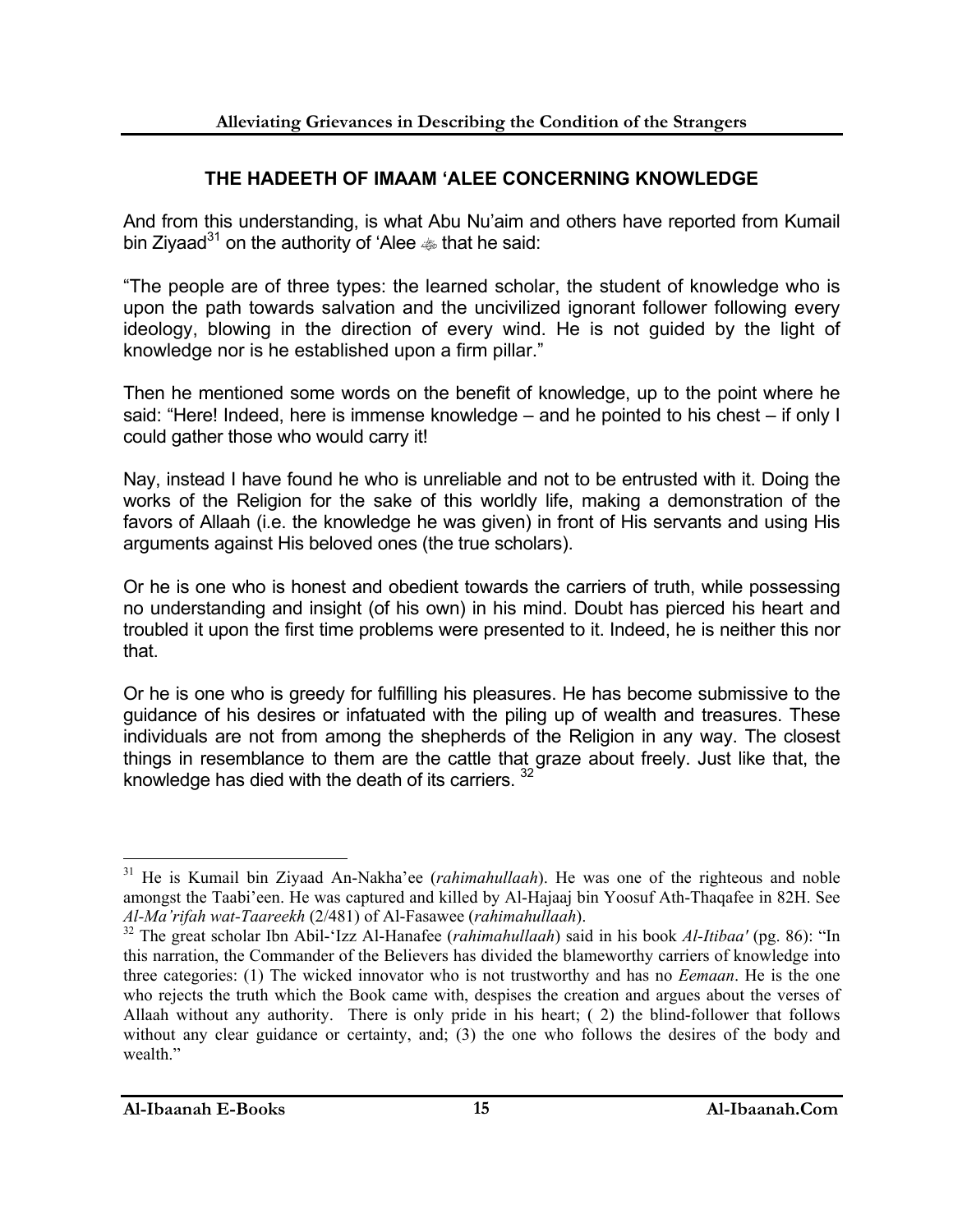O Allaah! Verily, do not isolate on this earth, he who establishes the evidences for Your sake, whether he be apparent and well known or fearful and obscure in order that the evidences and clear proofs of Allaah may not be refuted.

And how many of them are there? Where are they? I swear by Allaah, they are the fewest in number, yet the greatest in stature in the sight of Allaah. Allaah preserves His evidences and manifest proofs through them until their likes desist from it and plant it into the hearts of those similar to them.

Through them, knowledge is fortified upon the reality of evidences. And they spread the glad tidings of the spirit of certainty. They soften what those who give in to excessiveness have roughened. And they draw close to that which the ignorant feel repelled by and estranged from.

They accompany the world with their bodies while their souls are drawn towards the great abode. They are Allaah's aides on His earth and the callers towards His Religion. And they long for their look (at Him in Paradise)." 33

<sup>33</sup> This report has been transmitted by Abu Nu'aim in *al-Hilyah* (1/79) and Al-Khateeb in *al-Faqeeh wal-Mutafaqqih* (1/49). Also see *Jaami' Bayaan-ul-'Ilm* of Ibn 'Abdil-Barr (2/112) and *al-Bidaayah wan-Nihaayah* of Ibn Katheer (9/47). Al-Hilaalee mentioned it in one of his articles in *Asaalah*  magazine (Sha'baan No. 3, 1413H).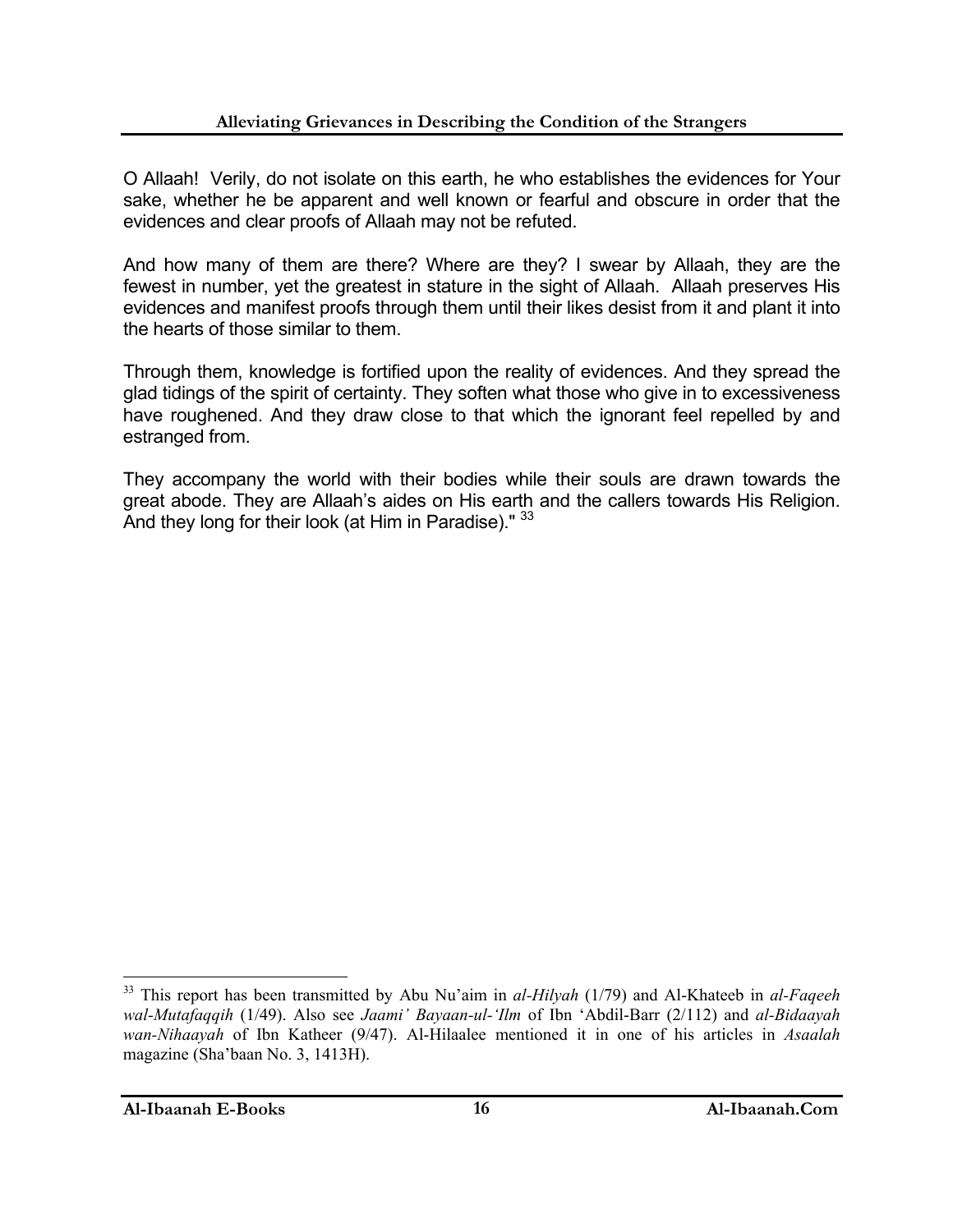#### **CATEGORIES OF THE BEARERS OF KNOWLEDGE**

The Commander of the Believers has divided the carriers of knowledge into three categories:

#### **Category One: The People of Doubts**

They consist of the one who has no evidences from the carriers of knowledge. Doubt has pierced his heart when it was first presented to him. He grasped it and thus fell into mass confusion and uncertainty. From that, he came out producing such acts as innovations and misguided affairs.

#### **Category Two: The People of Desires**

Their portion is of two types: The first consists of he who seeks after the worldly life, under the pretense of desiring knowledge. So he makes knowledge a means of attaining worldly goals. The second portion consists of the one who is overcome with the desire of amassing worldly gains, its riches and its treasures.

None of these types of people are from amongst the shepherds of the Religion. Rather, their similitude is only like that of the cattle.

For this reason, Allaah the Most High has compared those who were entrusted with the Torah and then failed that trust to donkeys carrying books. And He has compared the learner of evil, the one who detaches himself from the verses of Allaah, clinging onto this world and following his lusts, with the likeness of a dog. The donkey and the dog are the lowest forms of animals and the worst types of examples.

#### **Category Three: The Carriers of Knowledge**

They are the possessors of knowledge. They uphold it, protect it and establish it upon the evidences and clear proofs of Allaah.

It already has been stated that they are the fewest of people yet greatest in stature in the sight of Allaah. This is an indication towards their few numbers and towards the strangeness of the carriers of knowledge from this category.

Al-Hasan Al-Basree (*rahimahullaah*) has also divided the carriers of the Qur'aan into a similar division as that of 'Alee's division of the bearers of knowledge.

Al-Hasan Al-Basree (*rahimahullaah*) said: "The reciters of the Qur'aan are of three types: Those who take it as a commodity and gain their sustenance from it. Those who establish its words, yet neglect its commandments (i.e. read it but don't practice it). Due to (their knowledge of) it, they act arrogantly towards the people of their land and they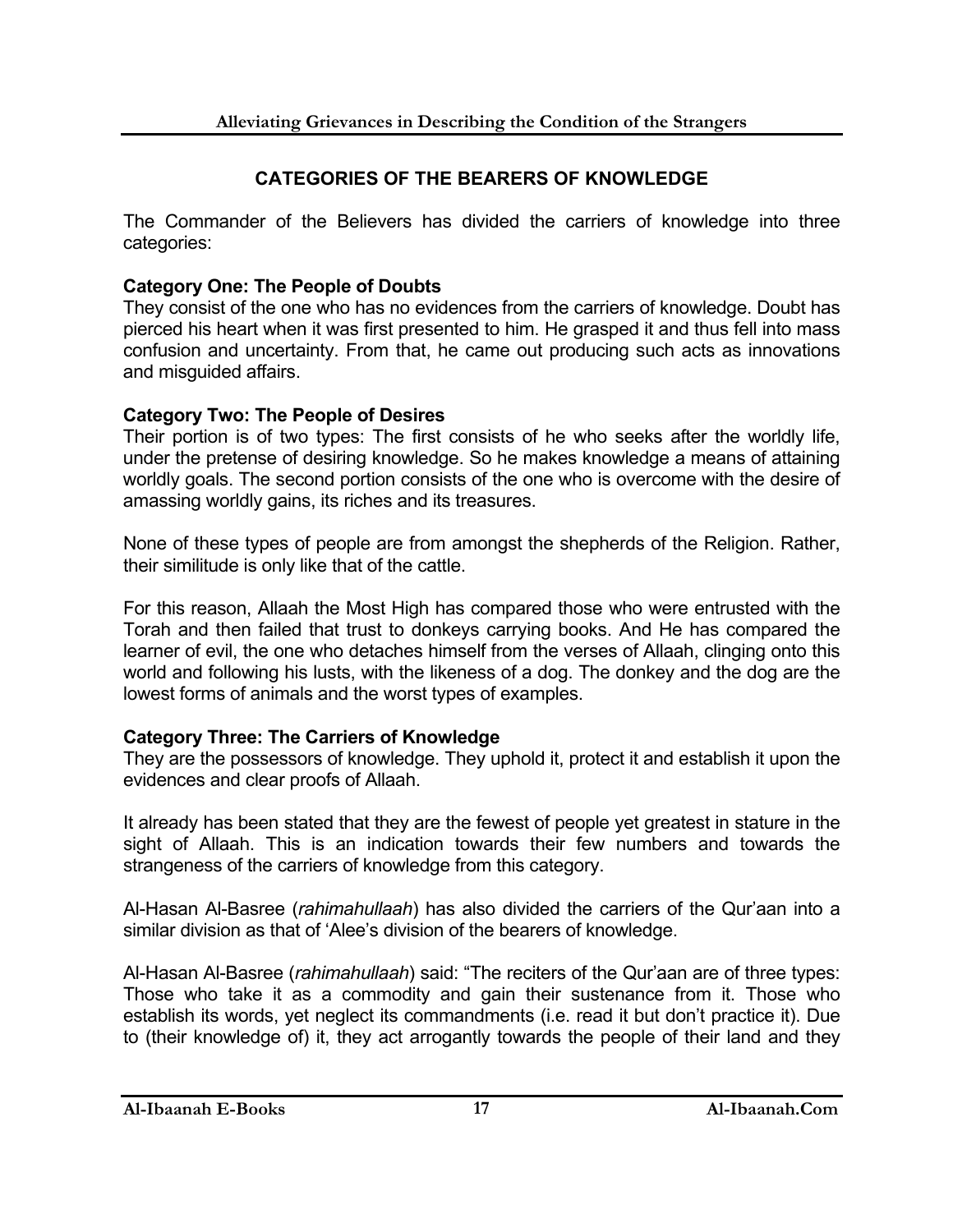use it (the Qur'aan) as a support for gaining positions of authority. These types of people from among the bearers of the Qur'aan are many. May Allaah diminish their number! There is also a type of people that apply the remedy of the Qur'aan and thus place it over the sickness of their hearts. Due to it, their battles come to a standstill and they feel compassionate in their burnooses (long capes worn by the people of old). And they feel a sense of fear (of Allaah) and the worries (of the worldly life) have left them. They are the ones upon whom Allaah sends His rain down and He sends victory through them over the enemies. By Allaah, this type of people from among the carriers of the Qur'aan are more honorable than that of flaming torches in the sight of the rest of the reciters of the Qur'aan."

Thus, he (*rahimahullaah*) has informed us that this group – and they are the reciters of the Qur'aan who place it as a cure for their hearts, such that all traces of fear and worry leave them – is more honorable amongst the other reciters than the example of flaming torches.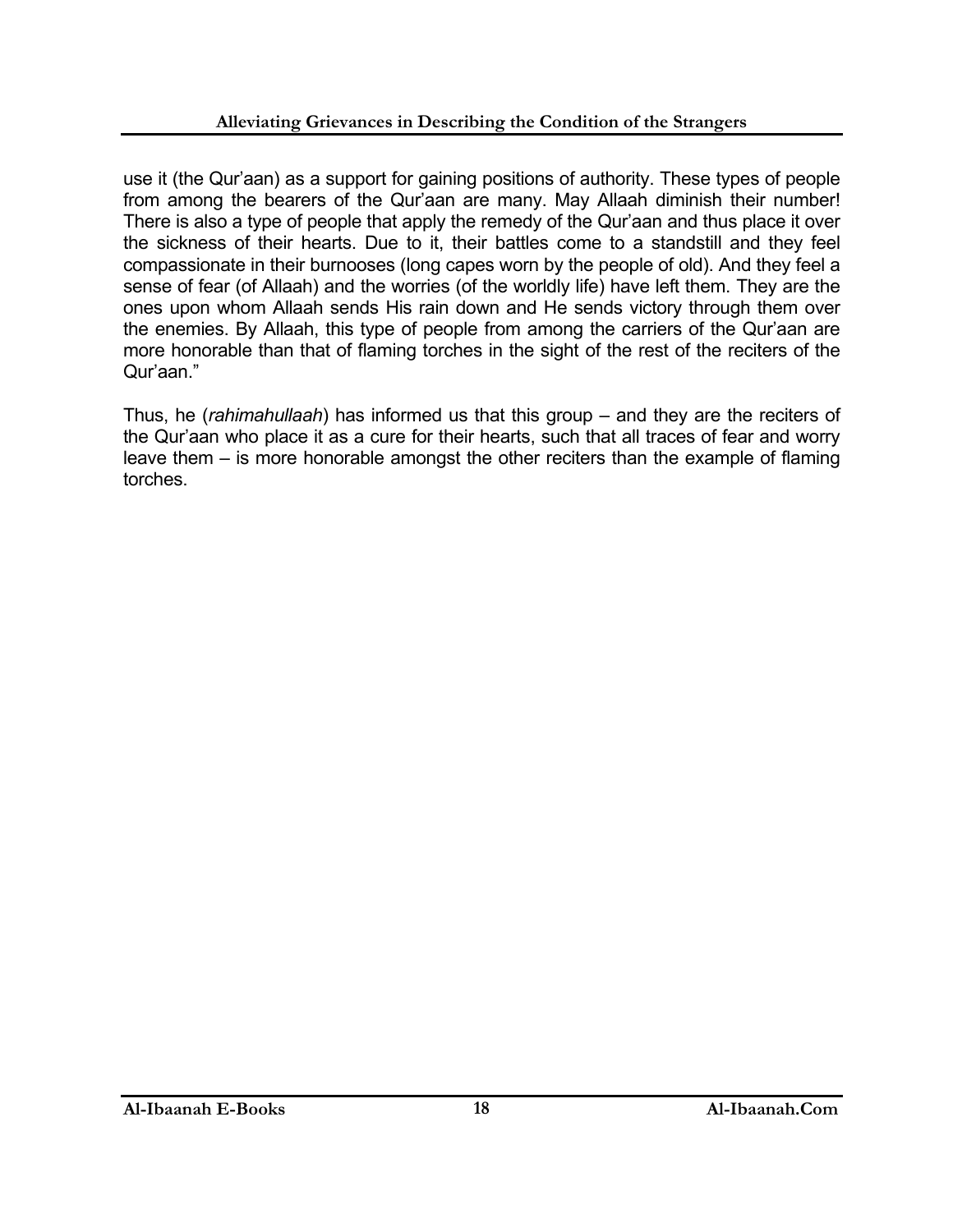#### **CHARACTERISTICS OF THE PEOPLE OF KNOWLEDGE**

The Commander of the Believers has described this category from the carriers of knowledge with certain attributes:

Among them is that: **"Through them, the knowledge is fortified upon the reality of evidences."**

The meaning of this is that the knowledge directs them to the highest of goals and this is the awareness of Allaah. Thus they fear Him and love Him to the point that everything that is difficult upon others becomes easy for them.

So they do not look for a way towards that which others seek a way towards, from those who stop with this worldly life, its attractions and its pleasures. And from those who have pride in that and do not spread the knowledge, exaltation and honoring of Allaah in their hearts. Rather, they are the ones who turn towards that which the self-sufficient ones have abandoned.

Verily, the self-sufficient one, who has fallen and given into the desires of the world and its pleasures, finds difficulty in abandoning its desires and pleasures. This is because there is no substitute that could replace his desire for this world if he were to abandon it. So he does not have the patience to abandon it.

In the hearts of this type of people, for what they seek a way towards, is the biggest substitute over the desire to acquire the knowledge of Allaah and the love and honor for Him. This is as Al-Hasan (*rahimahullaah*) used to say: "Verily, the ones who love Allaah are only those who inherit the good life and taste its pleasures due to what they seek a way towards, such as the private attachment to their Beloved (Allaah), and due to what they find from the sweetness of their love for Him in their hearts."

These individuals only befriend that which the ignorant feel repelled by because those who are ignorant about Allaah are opposed to abandoning the worldly life and its pleasures. And this is because they don't know anything that can compare to it (i.e. the worldly life) and thus it is that which they love and befriend. On the other hand, these individuals feel repelled by that and instead find love in Allaah, His remembrance, awareness of Him, love for Him, and the recitation of His Book. Meanwhile, those who are ignorant about Allaah feel repelled by these things and do not find any love or enjoyment in them.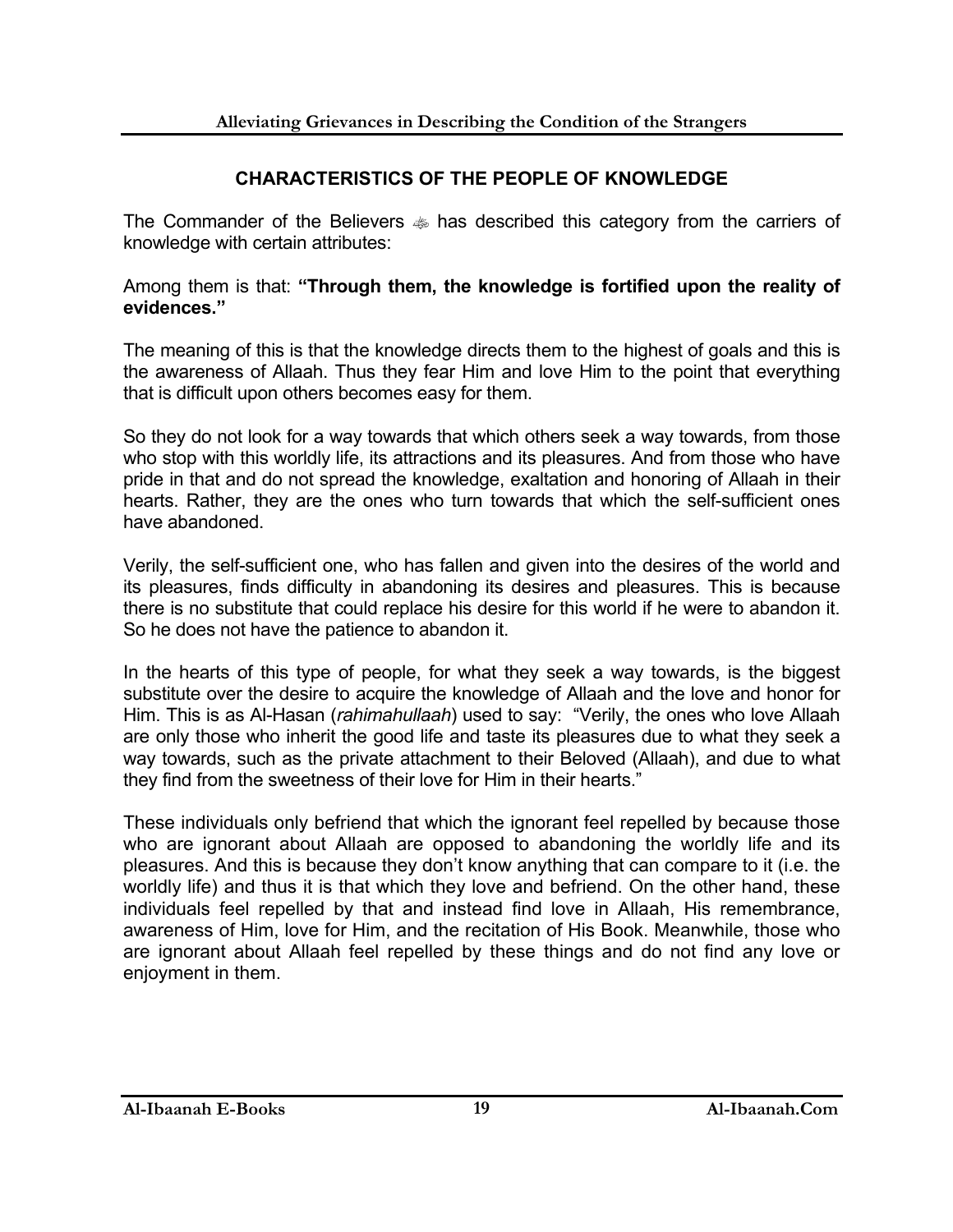Another of their attributes, which the Commander of the Believers described them with, was that: **"They accompany the world with their bodies while their souls are drawn towards the great abode."**

This indicates that they do not take this world as their home nor are they content with it as a place of residence or a place of rest. Indeed, they only see it as a transition and they do not take it as a final abode. All of the messengers and revealed Books advised towards this aspect. Allaah informed us in His Book of the believing man from the house of Pharaoh who said to his people while he was lecturing them:

يَا قَوْمِ إِنَّمَا هَذِهِ الْحَيَاةُ الدُّنْيَا مَتَاعٌ وَإِنَّ الْآخِرَةَ هِيَ دَارُ الْقَرَارِ

**"O my people! Truly, the life of this world is nothing but a (quick passing) transition, and verily, the Hereafter that is the home that will remain forever."**  [Surah Ghaafir: 39]

The Prophet  $\ast$  said to Ibn 'Umar: "Be in this world as if you were a stranger or a **passer-by."** <sup>34</sup>

So it is to be in this world as if you did not exist and in the next life as if you did not cease to exist.

And in another report it is stated: **"Count yourself amongst the inhabitants of the graveyards."** <sup>35</sup>

From the advice that the Maseeh 'Eesaa gave, was his words to his companions: "Pass through it and do not become an inhabitant of it."

And he also said: "Who is the one who will build a home upon the waves of the ocean? This is the worldly life, so do not take it as a home that will last forever."

Thus, the believer, in this world is like the stranger crossing through a land other than his own, longing for his homeland and the day when he will return to it. He makes provision of what is necessary for his path back homeward. He does not compete for status with the people of the land he is passing through. Nor does he grieve over the degradation he experiences while amongst them.

<sup>34</sup> *Saheeh Al-Bukhaaree* (Eng.): vol. 8, no. 425

<sup>35</sup> *Sunan Ibn Maajah* (no. 4114). This addition was graded weak in *Da'eef Sunan Ibn Maajah* (no. 895)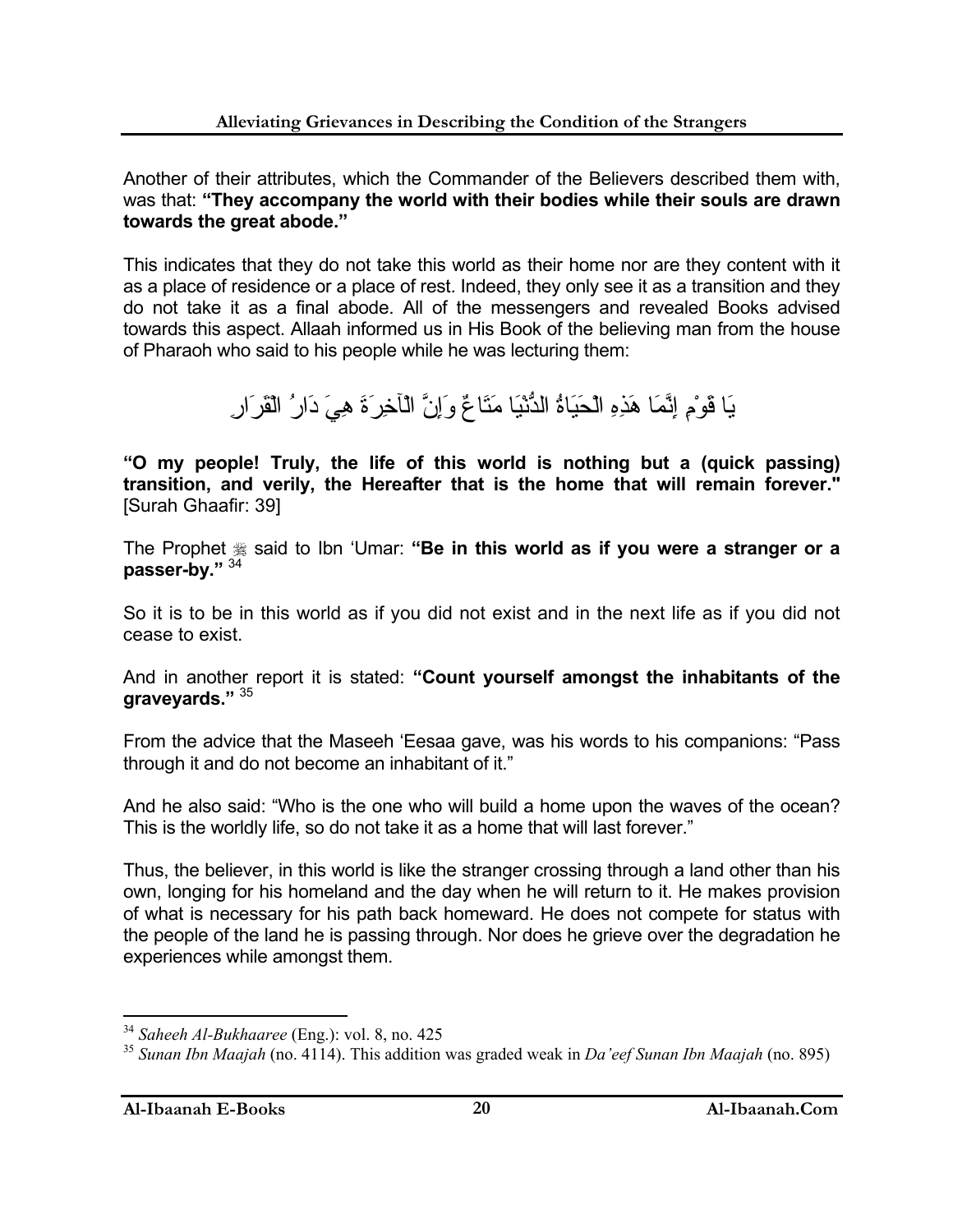Al-Fudayl bin 'Iyaad (*rahimahullaah*) said: "The believer in this world is worried and distressed. His main concern is to repair his equipment (as one who is stranded fixes his vehicle)."

Al-Hasan (*rahimahullaah*) said: "The believer in this world is like a stranger. He does not become upset when it (the world) degrades him, nor does he compete with others with regard to what it gives of honor. For him is a condition and for the people is a condition."

In reality, the believer is a stranger in this world because his forefather (Aadam) used to originally reside in the eternal abode and was then cast out from it. So he is constantly longing to return to his first place of residence. And he is always concerned with returning to the home from which he was cast out of.

This is as is said: "Love of one's homeland is part of Faith." <sup>36</sup>

And as it is said:

 $\overline{a}$ 

*"How many homes in the world does the young man take charge of. Yet his longing will forever be for his first home."*

Some of our scholars <sup>37</sup> have said:

*"So rush to the Gardens of Eden for indeed It is your original home, and in it is a place of rest. However, we are in the captivity of the enemy, so don't you see? Shall we return to our homes and find peace? And it has been determined that when the stranger is far away and his home has disappeared, then he is lost. So what type of strangeness is greater than our strangeness which the enemies amongst us have manifested?"* 

<sup>36</sup> This statement is based on a fabricated hadeeth: **"Love of ones homeland is part of** *Eemaan* **(Faith)."** Imaam Al-Albaanee declared it *mawdoo'* (fabricated) and he listed several scholars from the past that held the same opinion. It is perhaps for this reason, that the author (Ibn Rajab) has not attributed it to the Prophet, but merely claimed it as a saying. However, the meaning of the statement itself seems to be incorrect. The scholars have discussed various meanings for it. What is the most correct is that if it is used as a saying, then it is correct in the context that the author (Ibn Rajab) has put it in here, in the sense that the homeland refers to the original abode of Paradise. Therefore, the love for this original abode is from the aspects of Faith. The saying taken in any other sense would breed love for nationalism and party spirit and these two are abhorred and detested in the Religion. Refer to Imaam Al-Albaanee's long discussion of this statement in his *al-Ahaadeeth ad-Da'eefah* (vol. 1, no.36).

<sup>37</sup> He is referring here to his teacher Ibn Al-Qayyim. See his book *Haadee Al-Arwaah* (pg. 7).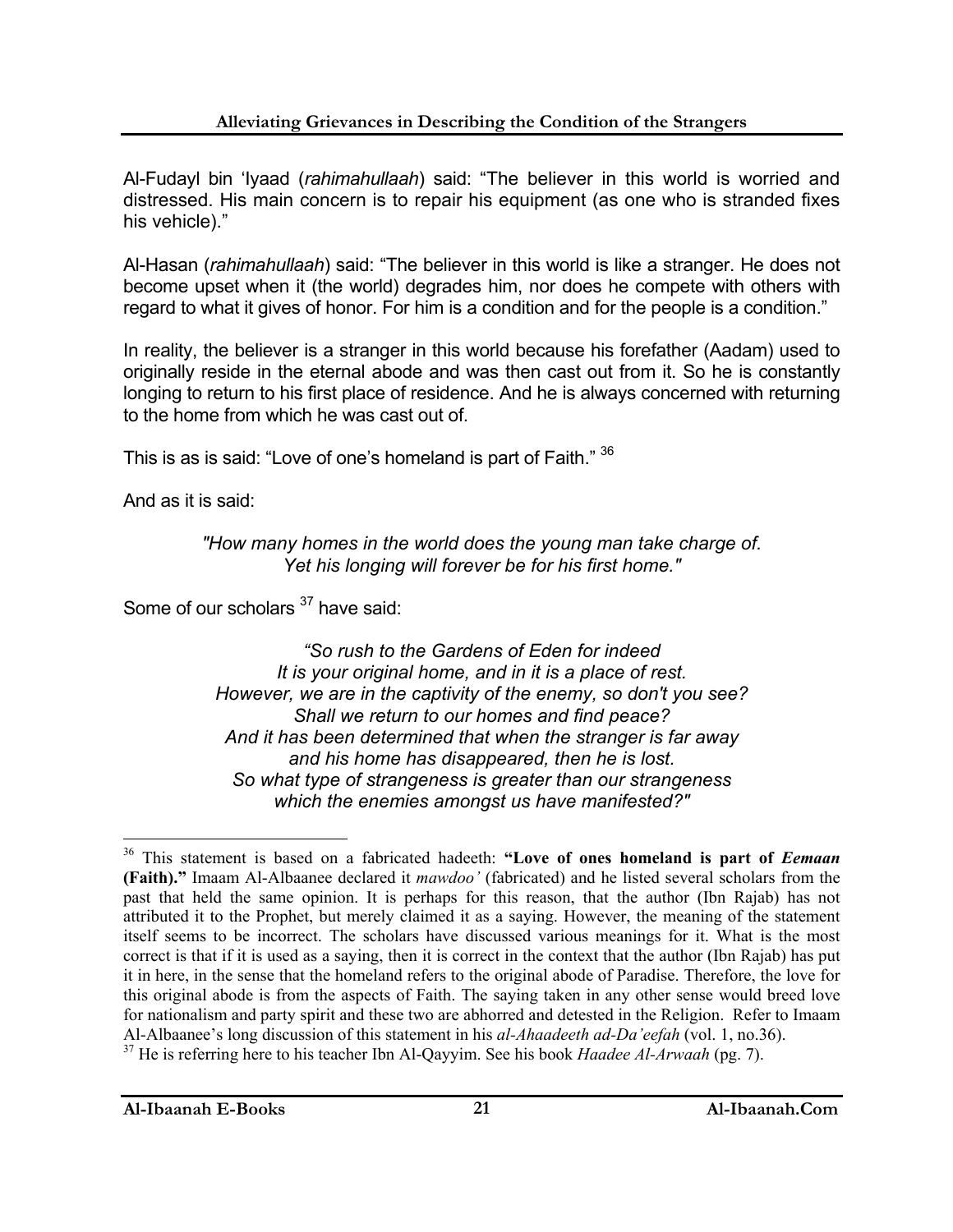#### **TYPES OF BELIEVERS ACCORDING TO THEIR STRANGENESS**

The believers in this category can be further divided into several categories. From among them is he whose heart is attached to Paradise. And from among them is he whose heart is attached to His Creator. And these are the '*Aarifoon* (those who have complete awareness of Allaah). Perhaps, the Commander of the Believers 'Alee  $\ast$  was only referring to this category. Thus, the '*Aarifoon* have their bodies in this world while their hearts are with their Guardian (Allaah).

And from the *Maraaseel* of Al-Hasan, the Prophet  $\ast$  reported that Allaah said: "The **sign of purity is that the heart of the servant is attached to Me. So if it is that way, then he will not forget (Me) under any condition. And if it is that way, I will bless him with preoccupation of (his time with) Me in order that he will not forget Me. So if he does not forget Me, I will change his heart. So when he talks, he will talk for My Sake and when he remains silent, he will remain silent for My Sake. He is the one whom I have given assistance from Myself."**

The people of this condition are the strangers amongst the strangers and their strangeness is the greatest of strangeness.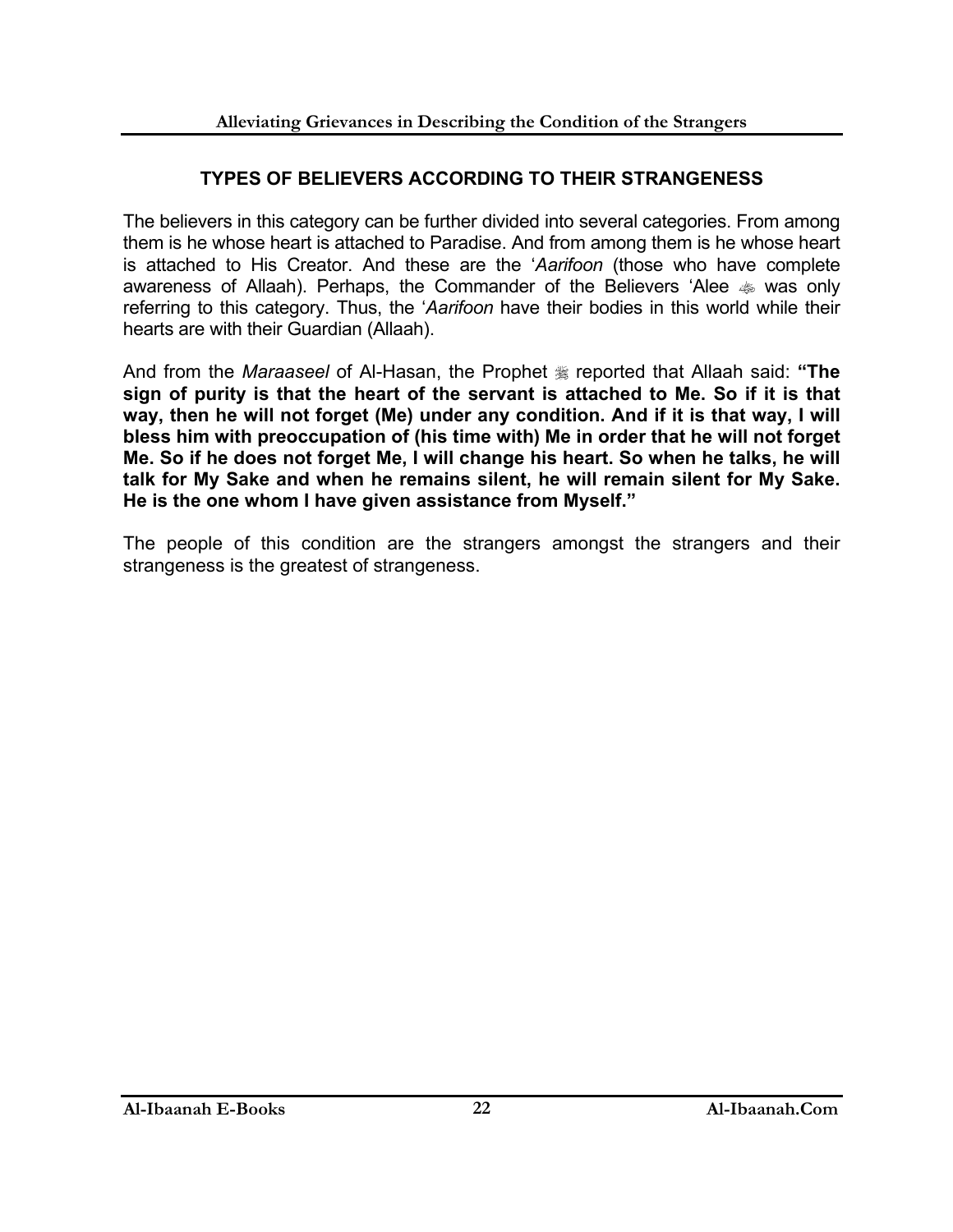#### **TYPES OF STRANGENESS**

Indeed, the strangeness in the sight of those who have treaded its path is of two types: the apparent and the hidden.

#### **The Apparent:**

The strangeness of those who correct themselves and others in the presence of evildoers

The strangeness of the truthful in front of the people of hypocrisy and those who show off The strangeness of the scholars in the presence of the people who are ignorant and possess bad manners

The strangeness of the scholars seeking the next life in the presence of the scholars of this worldly life who are those deprived of the fear and humility (of Allaah).

And the strangeness of the ascetics in the presence of those who seek what depletes and does not remain.

#### **The Hidden:**

The strangeness of one's desires – and it is the strangeness of the '*Aarifoon* amidst the entire creation, even including the scholars, the worshippers and the ascetics, for verily, these (three) stop at where their knowledge, worship and asceticism take them. But these individuals only stop when they reach He whom they worship and their hearts do not swerve away from Him. This is what Abu Sulaymaan Ad-Daaraanee used to say about their attributes: "Their longing is not like the longing of the people, and their desire is for the Hereafter contrary to the desires of the people. Their supplication is not like the supplication of the people."

And he (*rahimahullaah*) was once asked concerning what the best of deeds was, so he began to weep and said: "It is that He takes over your heart and so you are not seen wanting from this world or the next one, anything other than Him."

Yahyaa bin Mu'aadh (*rahimahullaah*) said: "The *zaahid* (ascetic) is the stranger of this world and the *'aarif* is the stranger of the Hereafter."

He is indicating that the one who abandons the worldly life is a stranger amidst the people of this world, while the one who is aware of Allaah is a stranger amidst the people of the Hereafter. Neither the worshippers nor the ascetics will be able to recognize him.

Verily, only those who are similar to him and whose desires are similar to his desires will be able to recognize him. Or perhaps all of these strange qualities or most or some of them will be gathered in the '*Aarif* (one who is aware of Allaah). So let no one ask about